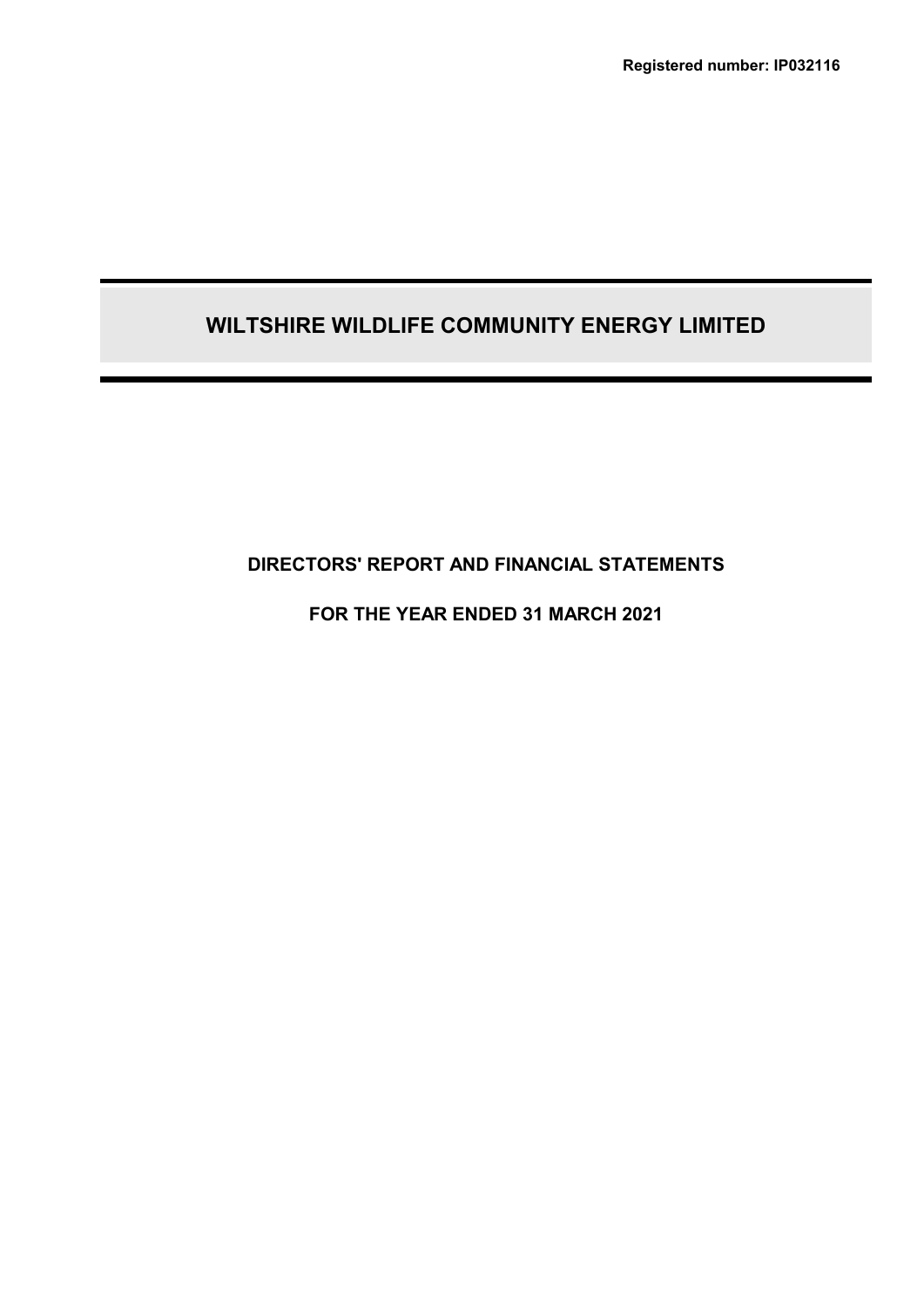### **SOCIETY INFORMATION**

| <b>Directors</b>            | J Barlow<br>L C S Bennett<br>D M Lewin<br><b>R</b> Gillies<br>R Kapp (resigned 8 October 2020)<br>J Bateman<br>R Abbott<br>L Normington |
|-----------------------------|-----------------------------------------------------------------------------------------------------------------------------------------|
| <b>Company secretary</b>    | A Wright                                                                                                                                |
| <b>Registered number</b>    | IP032116                                                                                                                                |
| <b>Registered office</b>    | c/o Communities for Renewables<br><b>Redruth House</b><br><b>Cornwall Business Park West</b><br>Redruth<br>Cornwall<br><b>TR16 5FZ</b>  |
| <b>Independent auditors</b> | The Alanbrookes Group Ltd<br>24 Glove Factory Studios<br>Holt<br>Wiltshire<br><b>BA14 6RL</b>                                           |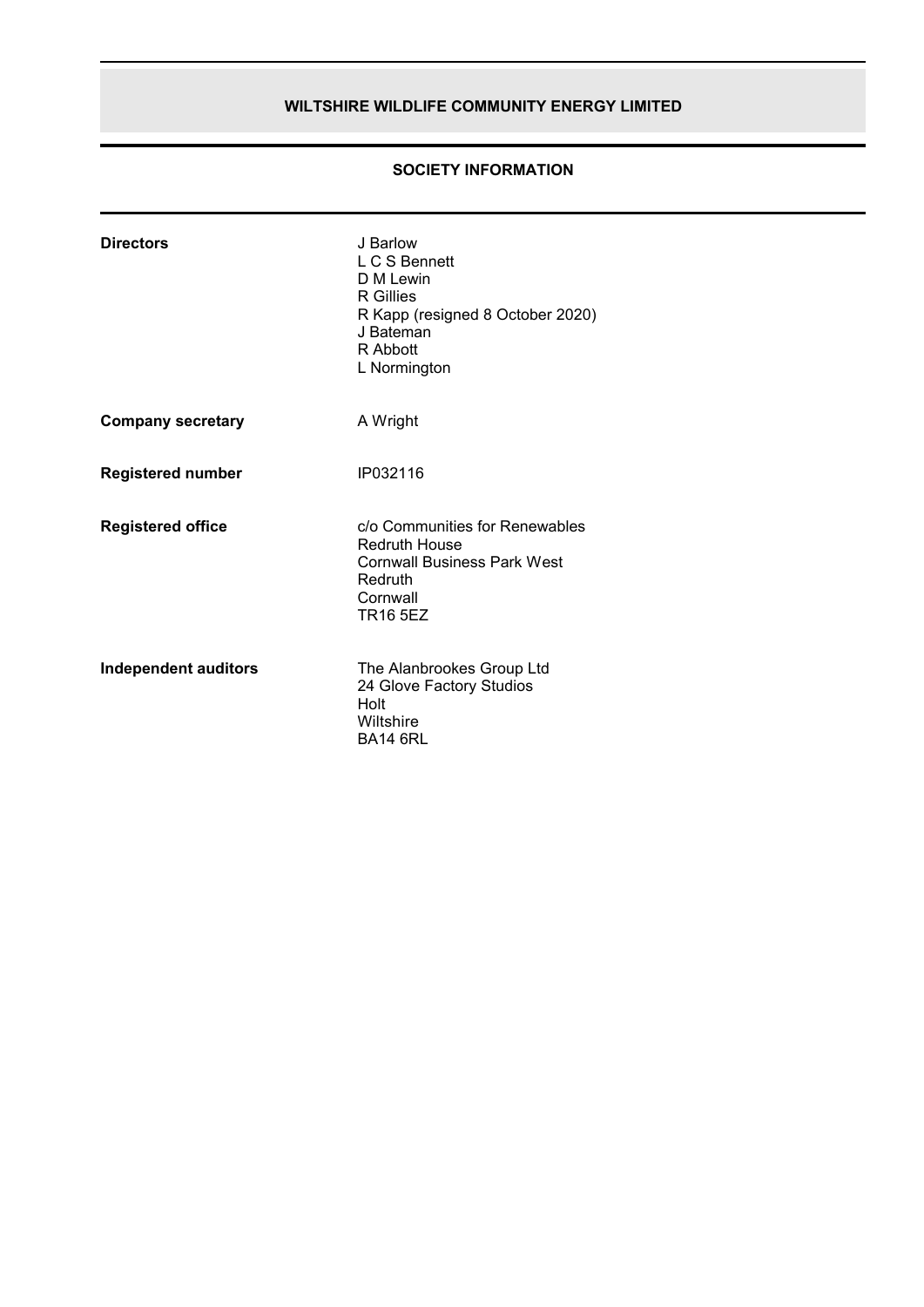# **CONTENTS**

|                                                                             | Page              |
|-----------------------------------------------------------------------------|-------------------|
| <b>Directors' Report</b>                                                    | $1 - 3$           |
| <b>Independent Auditors' Report</b>                                         | $4 - 6$           |
| <b>Consolidated Statement of Income and Retained Earnings</b>               | 7                 |
| <b>Consolidated Balance Sheet</b>                                           | $8 - 9$           |
| <b>Society Balance Sheet</b>                                                | $10 - 11$         |
| <b>Consolidated Statement of Changes in Equity</b>                          | $12 \overline{ }$ |
| <b>Society Statement of Changes in Equity</b>                               | 13                |
| <b>Notes to the Financial Statements</b>                                    | $14 - 23$         |
| The following pages do not form part of the statutory financial statements: |                   |
| Consolidated detailed income and expenditure account                        | $24 - 26$         |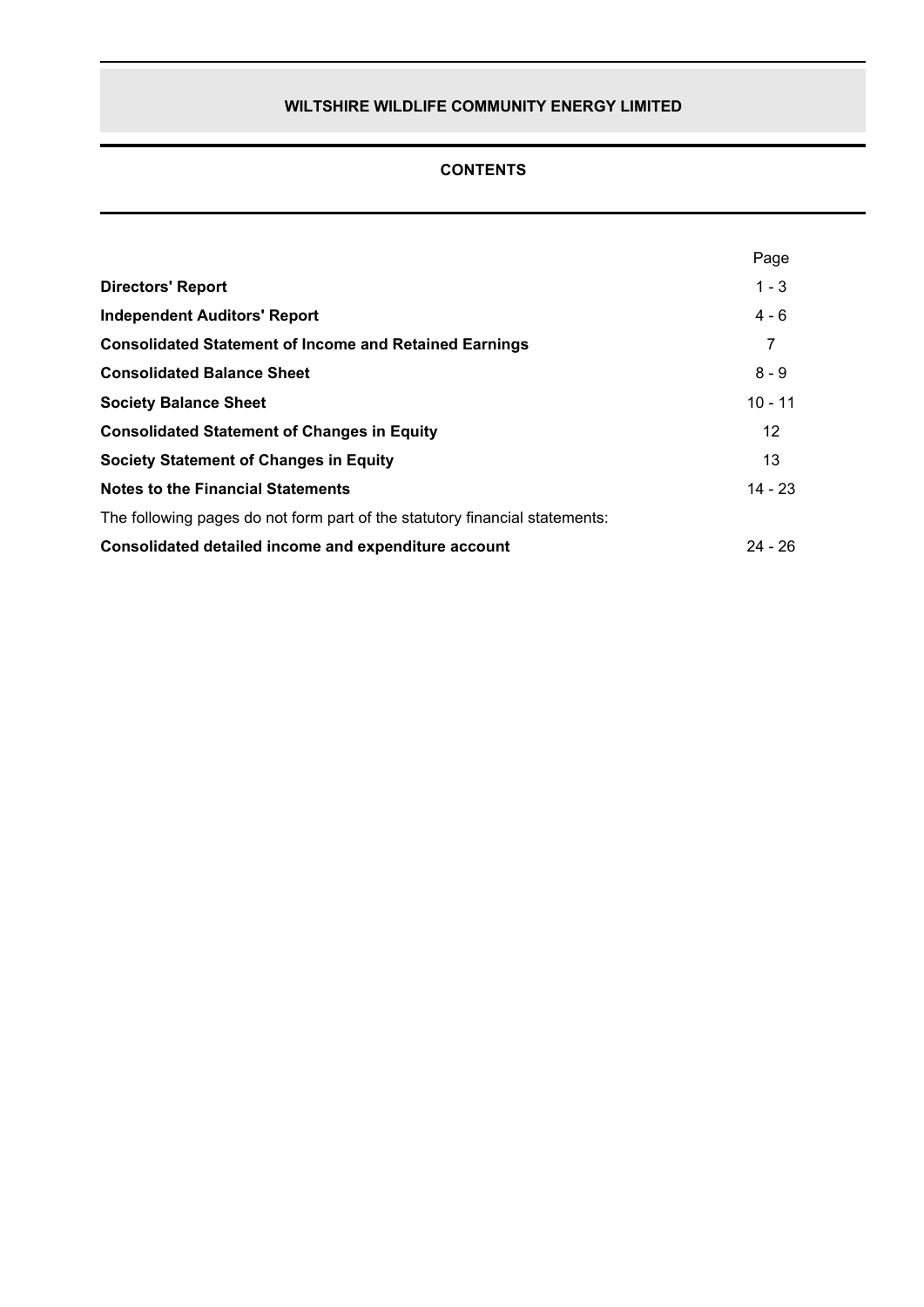# **DIRECTORS' REPORT FOR THE YEAR ENDED 31 MARCH 2021**

The directors present their report and the financial statements for the year ended 31 March 2021.

This has been the group's fifth full year of renewable generation. At first glance, operating results appear significantly lower than last year. However, this is due to a significant write off on legal fees associated with the original financing provided for the Braydon Manor site, as this year we have undertaken an exercise to 'refinance' the site, at lower borrowing rates and therefore lower interest charges going forwards.

The combined group revenue of £732k (2020: £728k) is a small increase (< 1% on last year). Cost of sales remain in line with previous years. Administrative expenses include some £334k of exceptional costs associated with the refinance, as mentioned.

The operating loss of £124k would have been a profit of £210k had it not been for the write off of the original financing fees as mentioned above.

Interest charges at £303k are a 9% decrease on last year for 2 reasons; firstly the reduced interest rates on the senior financing with Triodos bank, that was completed in October 2020 and secondly the reduced interest amount paid to members, due to the continuing repayment of capital.

The loss before tax for the group is therefore £426k (2020: £83k). However, in these early years of the 25 year projects, a loss is expected after interest and depreciation charges. The important thing is that the group continues to be cash generative, not only to achieve our long term goal of less carbon and more wildlife, but to support our long term goal of maintaining a steady interest rate payment to members and meeting our targets for donations to the Community Fund.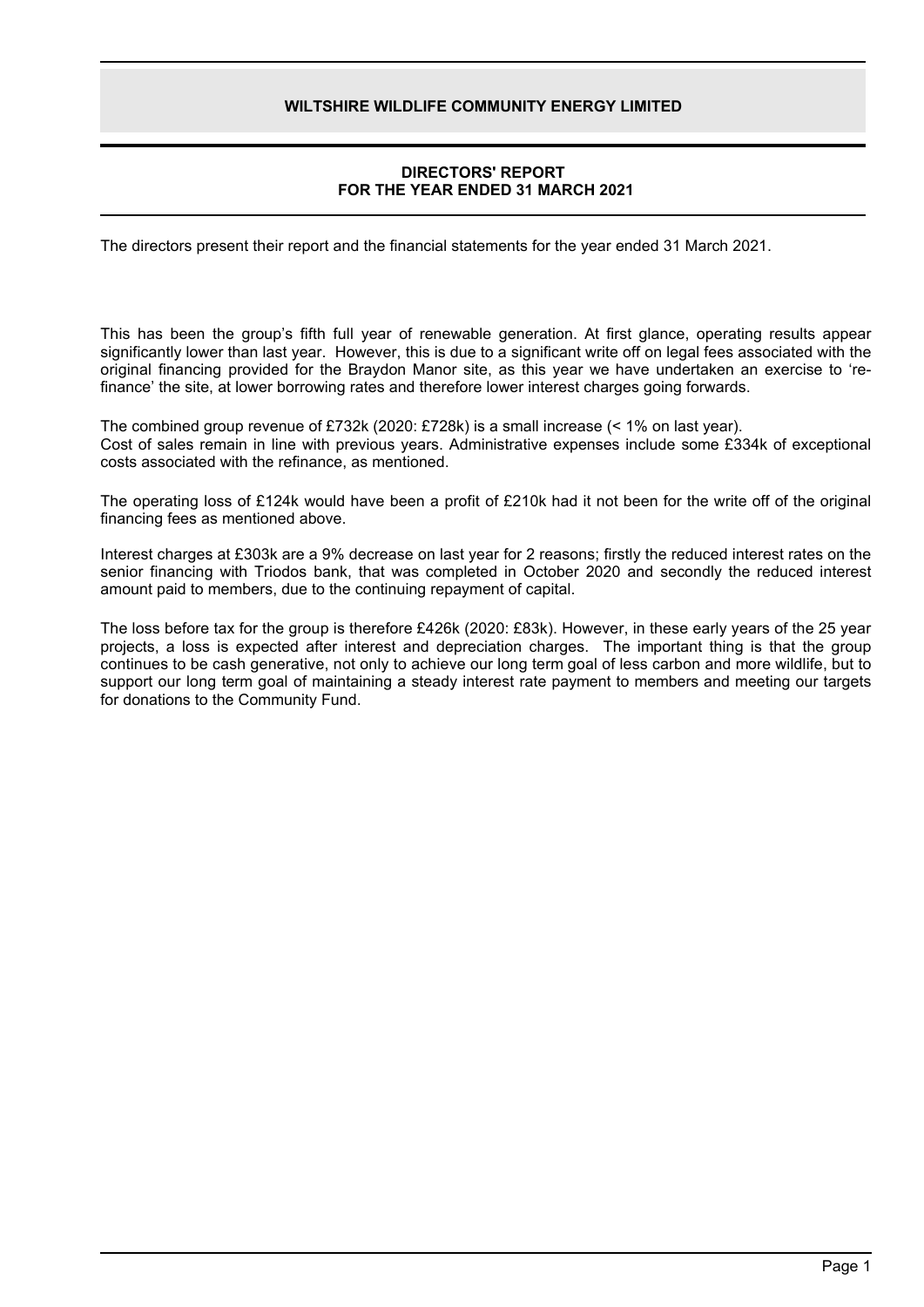# **DIRECTORS' REPORT (CONTINUED) FOR THE YEAR ENDED 31 MARCH 2021**

#### **Directors' responsibilities statement**

The directors are responsible for preparing the Directors' Report and the consolidated financial statements in accordance with applicable law and regulations.

Company law requires the directors to prepare financial statements for each financial year. Under that law the directors have elected to prepare the financial statements in accordance with applicable law and United Kingdom Accounting Standards (United Kingdom Generally Accepted Accounting Practice), including Financial Reporting Standard 102 'The Financial Reporting Standard applicable in the UK and Republic of Ireland'. Under company law the directors must not approve the financial statements unless they are satisfied that they give a true and fair view of the state of affairs of the Society and the Group and of the profit or loss of the Group for that period.

In preparing these financial statements, the directors are required to:

- select suitable accounting policies for the Group's financial statements and then apply them consistently;
- make judgments and accounting estimates that are reasonable and prudent;
- prepare the financial statements on the going concern basis unless it is inappropriate to presume that the Group will continue in business.

The directors are responsible for keeping adequate accounting records that are sufficient to show and explain the Society's transactions and disclose with reasonable accuracy at any time the financial position of the Society and the Group and to enable them to ensure that the financial statements comply with the Companies Act 2006. They are also responsible for safeguarding the assets of the Society and the Group and hence for taking reasonable steps for the prevention and detection of fraud and other irregularities.

The directors are responsible for the maintenance and integrity of the corporate and financial information included on the Group's website. Legislation in the United Kingdom governing the preparation and dissemination of financial statements and other information included in Directors' Reports may differ from legislation in other jurisdictions.

# **Directors**

The directors who served during the year were:

J Barlow L C S Bennett D M Lewin R Gillies R Kapp (resigned 8 October 2020) J Bateman R Abbott L Normington

# **Disclosure of information to auditors**

Each of the persons who are directors at the time when this Directors' Report is approved has confirmed that:

- so far as the director is aware, there is no relevant audit information of which the Society and the Group's auditors are unaware, and
- the director has taken all the steps that ought to have been taken as a director in order to be aware of any relevant audit information and to establish that the Society and the Group's auditors are aware of that information.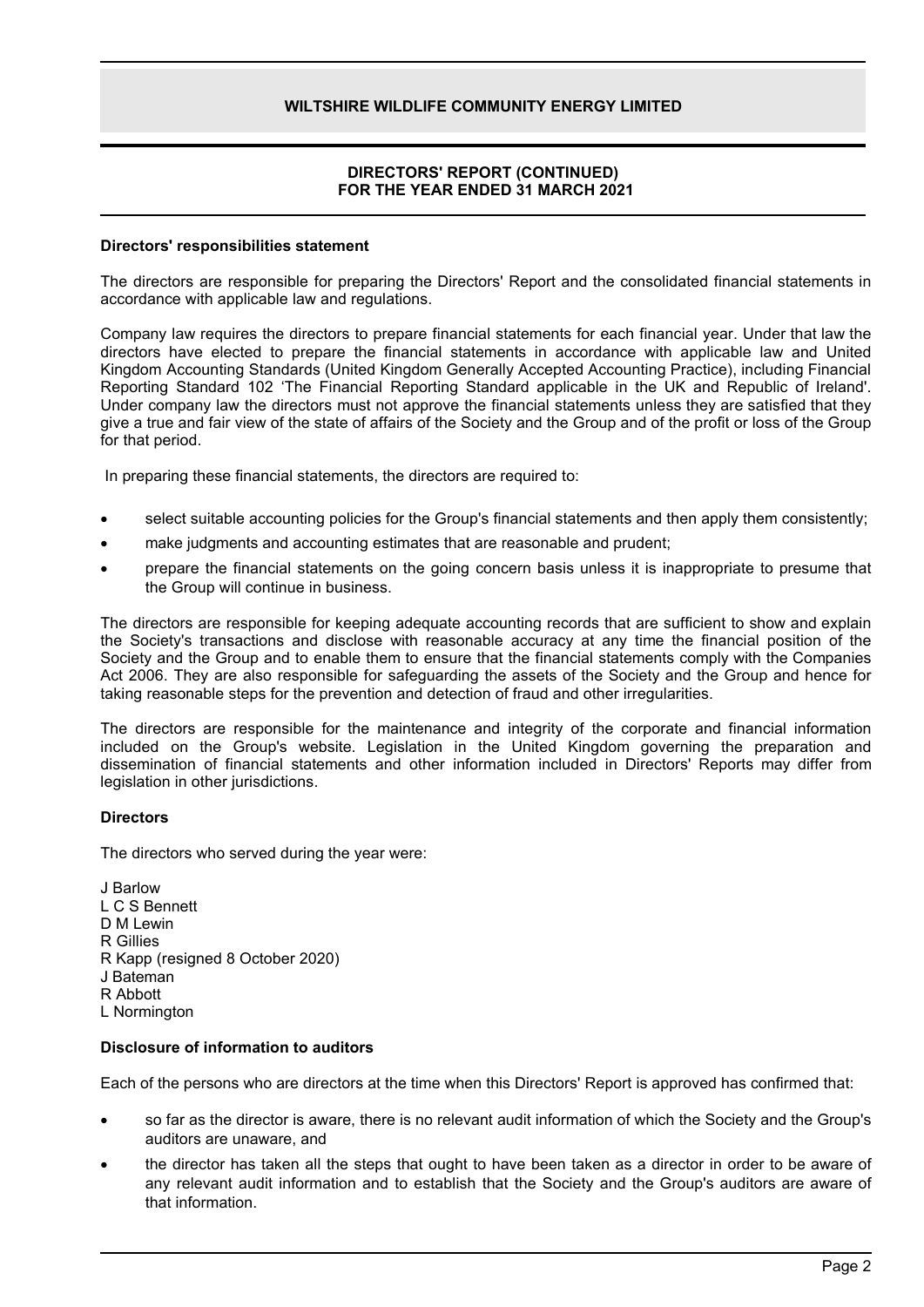# **DIRECTORS' REPORT (CONTINUED) FOR THE YEAR ENDED 31 MARCH 2021**

# **Auditors**

The auditors, The Alanbrookes Group Ltd, will be proposed for reappointment in accordance with section 485 of the Companies Act 2006.

# **Small companies note**

In preparing this report, the directors have taken advantage of the small companies exemptions provided by section 415A of the Companies Act 2006.

This report was approved by the board on and signed on its behalf.

D M Lewin Director

J Barlow Director

A Wright **Secretary**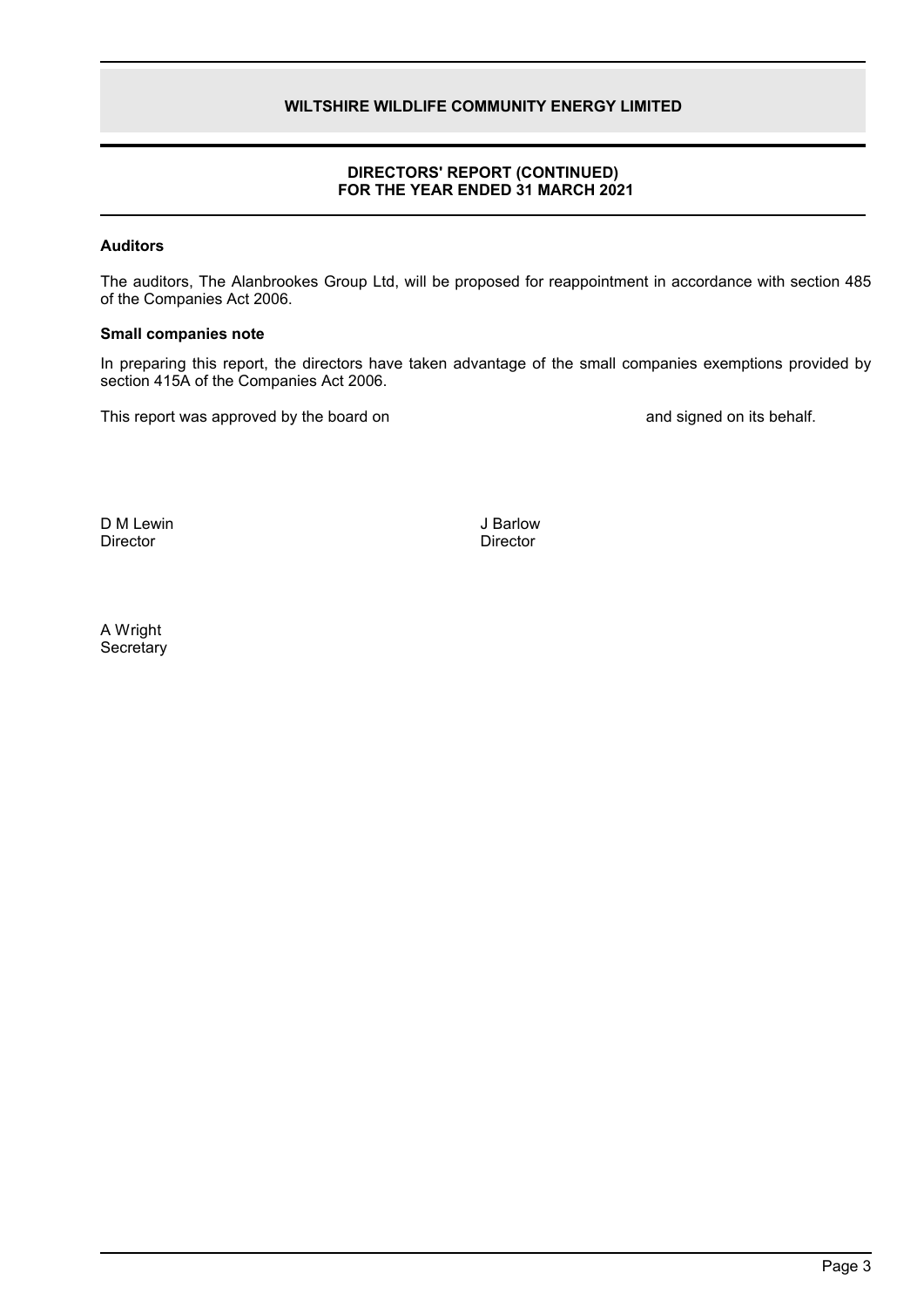### **INDEPENDENT AUDITORS' REPORT TO THE MEMBERS OF WILTSHIRE WILDLIFE COMMUNITY ENERGY LIMITED**

# **Opinion**

We have audited the financial statements of Wiltshire Wildlife Community Energy Limited (the 'parent Society') and its subsidiaries (the 'Group') for the year ended 31 March 2021, which comprise the Group Statement of Income and Retained Earnings, the Group and Society Balance Sheets, the Group and Society Statement of Changes in Equity and the related notes, including a summary of significant accounting policies. The financial reporting framework that has been applied in their preparation is applicable law and United Kingdom Accounting Standards, including Financial Reporting Standard 102 'The Financial Reporting Standard applicable in the UK and Republic of Ireland' (United Kingdom Generally Accepted Accounting Practice).

In our opinion the financial statements:

- give a true and fair view of the state of the Group's and of the parent Society's affairs as at 31 March 2021 and of the Group's loss for the year then ended;
- have been properly prepared in accordance with United Kingdom Generally Accepted Accounting Practice; and
- have been prepared in accordance with the requirements of the Companies Act 2006.

#### **Basis for opinion**

We conducted our audit in accordance with International Standards on Auditing (UK) (ISAs (UK)) and applicable law. Our responsibilities under those standards are further described in the Auditors' responsibilities for the audit of the financial statements section of our report. We are independent of the Group in accordance with the ethical requirements that are relevant to our audit of the financial statements in the United Kingdom, including the Financial Reporting Council's Ethical Standard, and we have fulfilled our other ethical responsibilities in accordance with these requirements. We believe that the audit evidence we have obtained is sufficient and appropriate to provide a basis for our opinion.

#### **Conclusions relating to going concern**

We have nothing to report in respect of the following matters in relation to which the ISAs (UK) require us to report to you where:

- the directors' use of the going concern basis of accounting in the preparation of the financial statements is not appropriate; or
- the directors have not disclosed in the financial statements any identified material uncertainties that may cast significant doubt about the Group's or the parent Society's ability to continue to adopt the going concern basis of accounting for a period of at least twelve months from the date when the financial statements are authorised for issue.

# **Other information**

The directors are responsible for the other information. The other information comprises the information included in the Annual Report, other than the financial statements and our Auditors' Report thereon. Our opinion on the financial statements does not cover the other information and, except to the extent otherwise explicitly stated in our report, we do not express any form of assurance conclusion thereon.

In connection with our audit of the financial statements, our responsibility is to read the other information and, in doing so, consider whether the other information is materially inconsistent with the financial statements or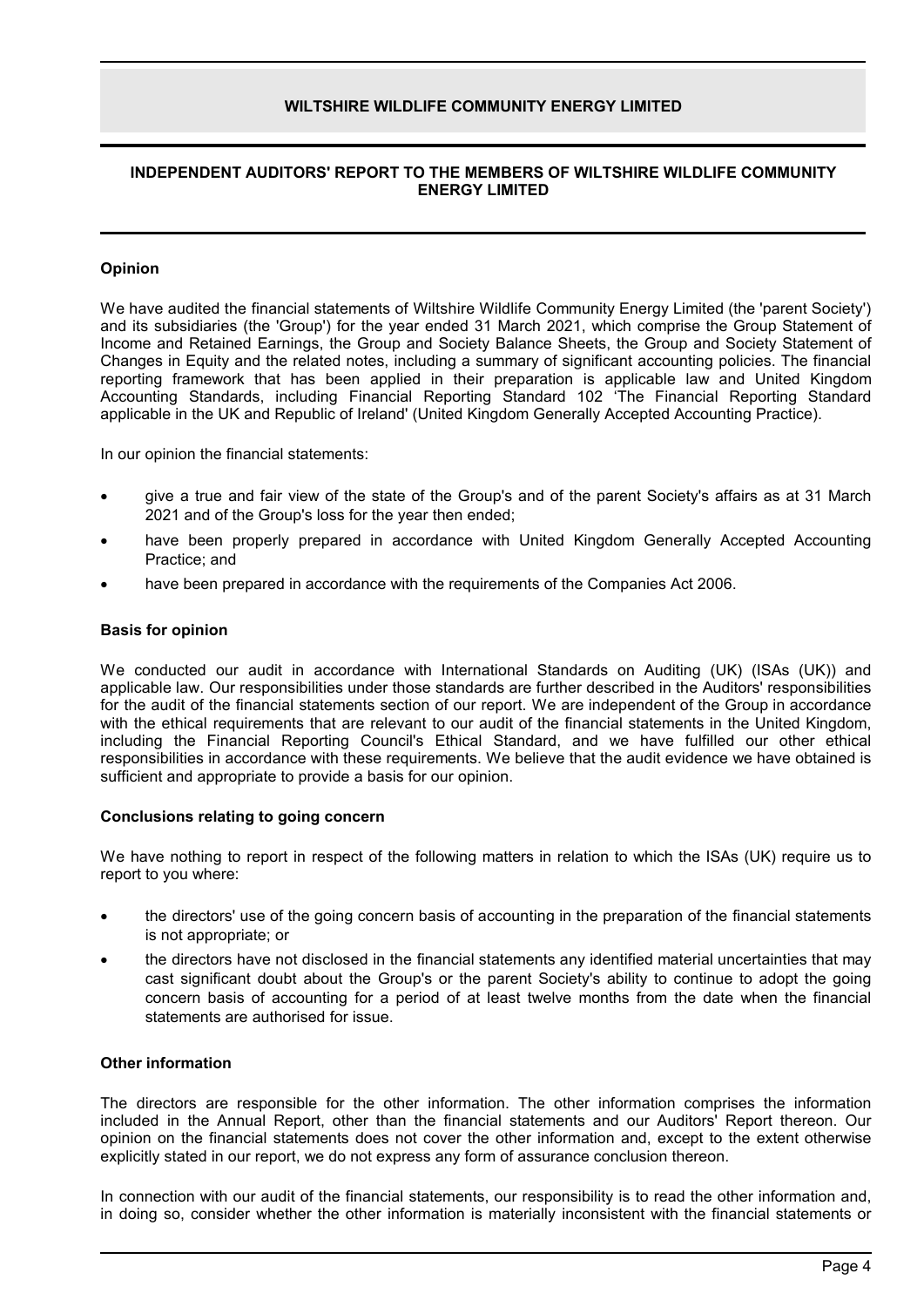# **INDEPENDENT AUDITORS' REPORT TO THE MEMBERS OF WILTSHIRE WILDLIFE COMMUNITY ENERGY LIMITED (CONTINUED)**

our knowledge obtained in the audit or otherwise appears to be materially misstated. If we identify such material inconsistencies or apparent material misstatements, we are required to determine whether there is a material misstatement in the financial statements or a material misstatement of the other information. If, based on the work we have performed, we conclude that there is a material misstatement of this other information, we are required to report that fact.

We have nothing to report in this regard.

#### **Opinion on other matters prescribed by the Co-operative and Community Benefit Societies Act 2014.**

In our opinion, based on the work undertaken in the course of the audit:

- the information given in the Directors' Report for the financial year for which the financial statements are prepared is consistent with the financial statements; and
- the Directors' Report has been prepared in accordance with applicable legal requirements.

#### **Matters on which we are required to report by exception**

In the light of the knowledge and understanding of the Group and the parent Society and its environment obtained in the course of the audit, we have not identified material misstatements in the Directors' Report.

We have nothing to report in respect of the following matters in relation to which the Companies Act 2006 requires us to report to you if, in our opinion:

- adequate accounting records have not been kept by the parent Society, or returns adequate for our audit have not been received from branches not visited by us; or
- the parent Society financial statements are not in agreement with the accounting records and returns; or
- certain disclosures of directors' remuneration specified by law are not made; or
- we have not received all the information and explanations we require for our audit; or
- the directors were not entitled to prepare the financial statements in accordance with the small companies regime and take advantage of the small companies' exemptions in preparing the Directors' Report and from the requirement to prepare a Group Strategic Report.

#### **Responsibilities of directors**

As explained more fully in the Directors' Responsibilities Statement on page 2, the directors are responsible for the preparation of the financial statements and for being satisfied that they give a true and fair view, and for such internal control as the directors determine is necessary to enable the preparation of financial statements that are free from material misstatement, whether due to fraud or error.

In preparing the financial statements, the directors are responsible for assessing the Group's and the parent Society's ability to continue as a going concern, disclosing, as applicable, matters related to going concern and using the going concern basis of accounting unless the directors either intend to liquidate the Group or the parent Society or to cease operations, or have no realistic alternative but to do so.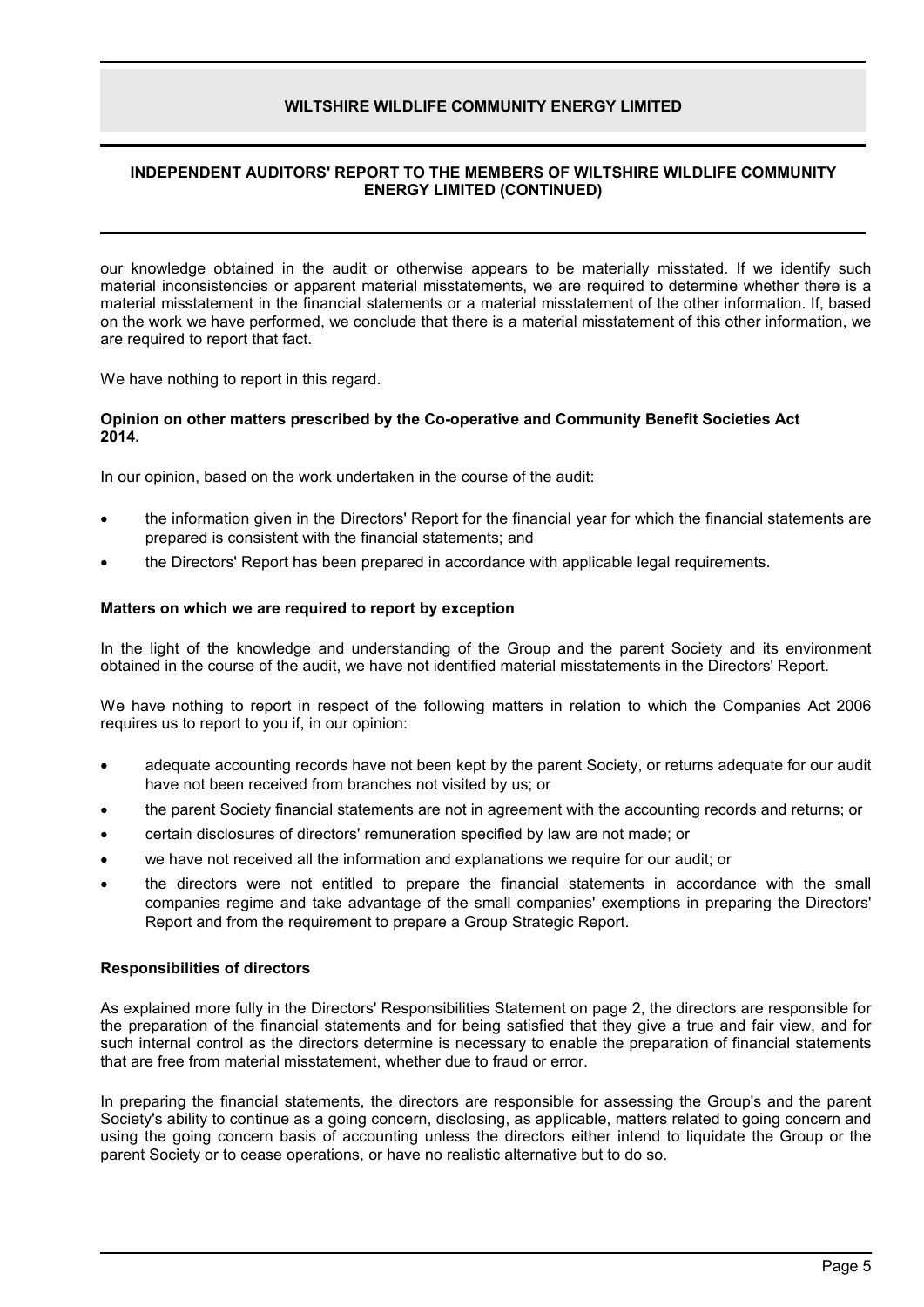### **INDEPENDENT AUDITORS' REPORT TO THE MEMBERS OF WILTSHIRE WILDLIFE COMMUNITY ENERGY LIMITED (CONTINUED)**

#### **Auditors' responsibilities for the audit of the financial statements**

Our objectives are to obtain reasonable assurance about whether the financial statements as a whole are free from material misstatement, whether due to fraud or error, and to issue an Auditors' Report that includes our opinion. Reasonable assurance is a high level of assurance, but is not a guarantee that an audit conducted in accordance with ISAs (UK) will always detect a material misstatement when it exists. Misstatements can arise from fraud or error and are considered material if, individually or in the aggregate, they could reasonably be expected to influence the economic decisions of users taken on the basis of these financial statements.

A further description of our responsibilities for the audit of the financial statements is located on the Financial Reporting Council's website at: www.frc.org.uk/auditorsresponsibilities. This description forms part of our Auditors' Report.

#### **Use of our report**

This report is made solely to the Society's members in accordance with Chapter 3 of Part 16 of the Companies Act 2006. Our audit work has been undertaken so that we might state to the Society's members those matters we are required to state to them in an Auditors' Report and for no other purpose. To the fullest extent permitted by law, we do not accept or assume responsibility to anyone other than the Society and the Society's members for our audit work, for this report, or for the opinions we have formed.

Andrew Fisher BA FCA (Senior Statutory Auditor)

for and on behalf of **The Alanbrookes Group Ltd**

24 Glove Factory Studios Holt **Wiltshire** BA14 6RL Date: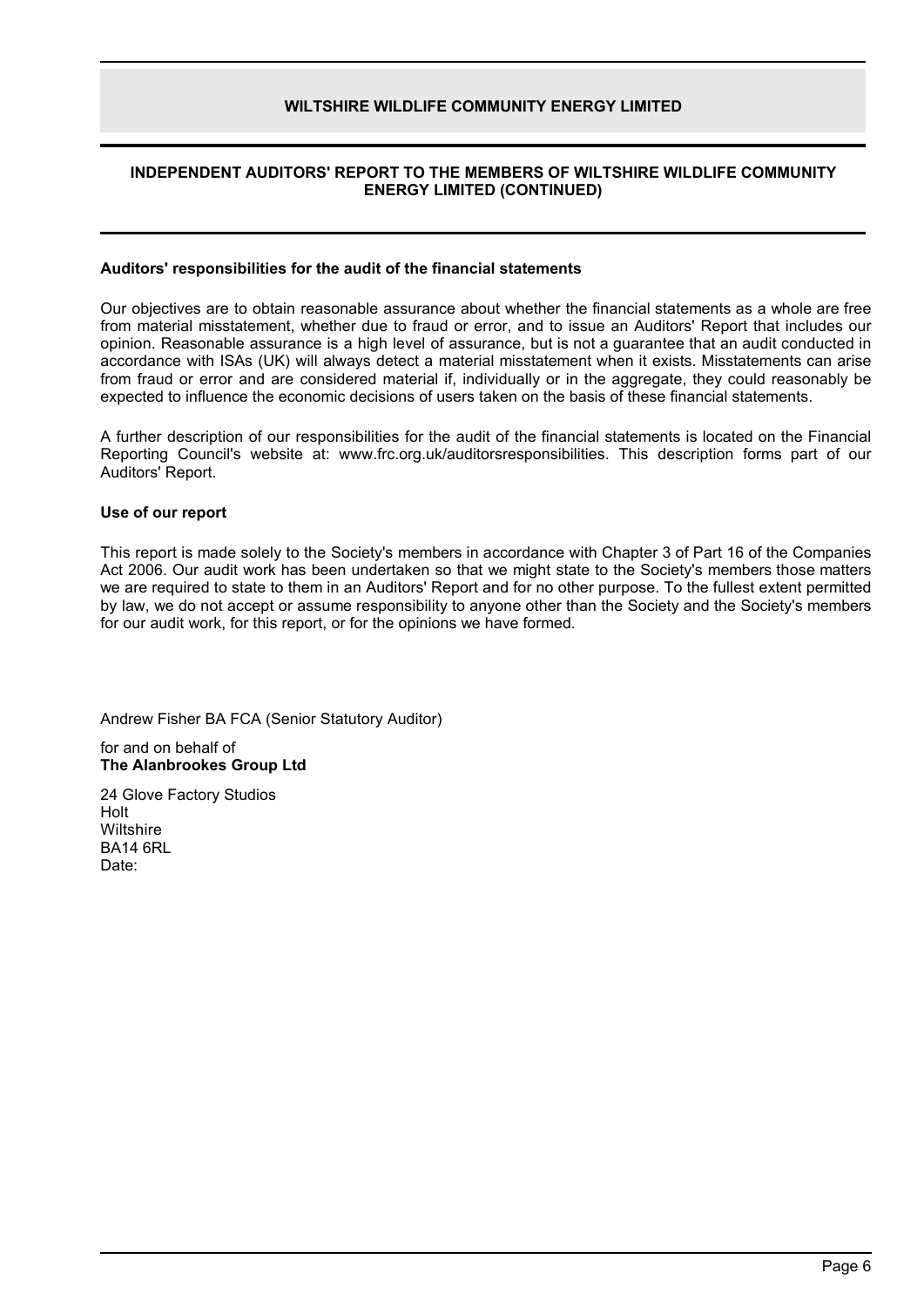|                                                              | <b>Note</b> | 2021<br>£   | 2020<br>£  |
|--------------------------------------------------------------|-------------|-------------|------------|
| Turnover                                                     |             | 732,278     | 727,598    |
| Cost of sales                                                |             | (17, 148)   | (23, 914)  |
| <b>Gross profit</b>                                          |             | 715,130     | 703,684    |
| Administrative expenses                                      |             | (848,989)   | (458, 103) |
| Other operating income                                       |             | 10,000      |            |
| <b>Operating (loss)/profit</b>                               |             | (123, 859)  | 245,581    |
| Interest receivable and similar income                       |             | 901         | 1,423      |
| Interest payable and expenses                                |             | (302, 992)  | (329, 844) |
| Loss before tax                                              |             | (425, 950)  | (82, 840)  |
| Loss after tax                                               |             | (425, 950)  | (82, 840)  |
| Retained earnings at the beginning of the year               |             | (652, 122)  | (569, 282) |
|                                                              |             | (652, 122)  | (569, 282) |
| Loss for the year attributable to the members of the society |             | (425, 950)  | (82, 840)  |
| Retained earnings at the end of the year                     |             | (1,078,072) | (652, 122) |
| Non-controlling interest at the end of the year              |             |             |            |

#### **CONSOLIDATED STATEMENT OF INCOME AND RETAINED EARNINGS FOR THE YEAR ENDED 31 MARCH 2021**

There were no recognised gains and losses for 2021 or 2020 other than those included in the consolidated statement of income and retained earnings.

The notes on pages 14 to 23 form part of these financial statements.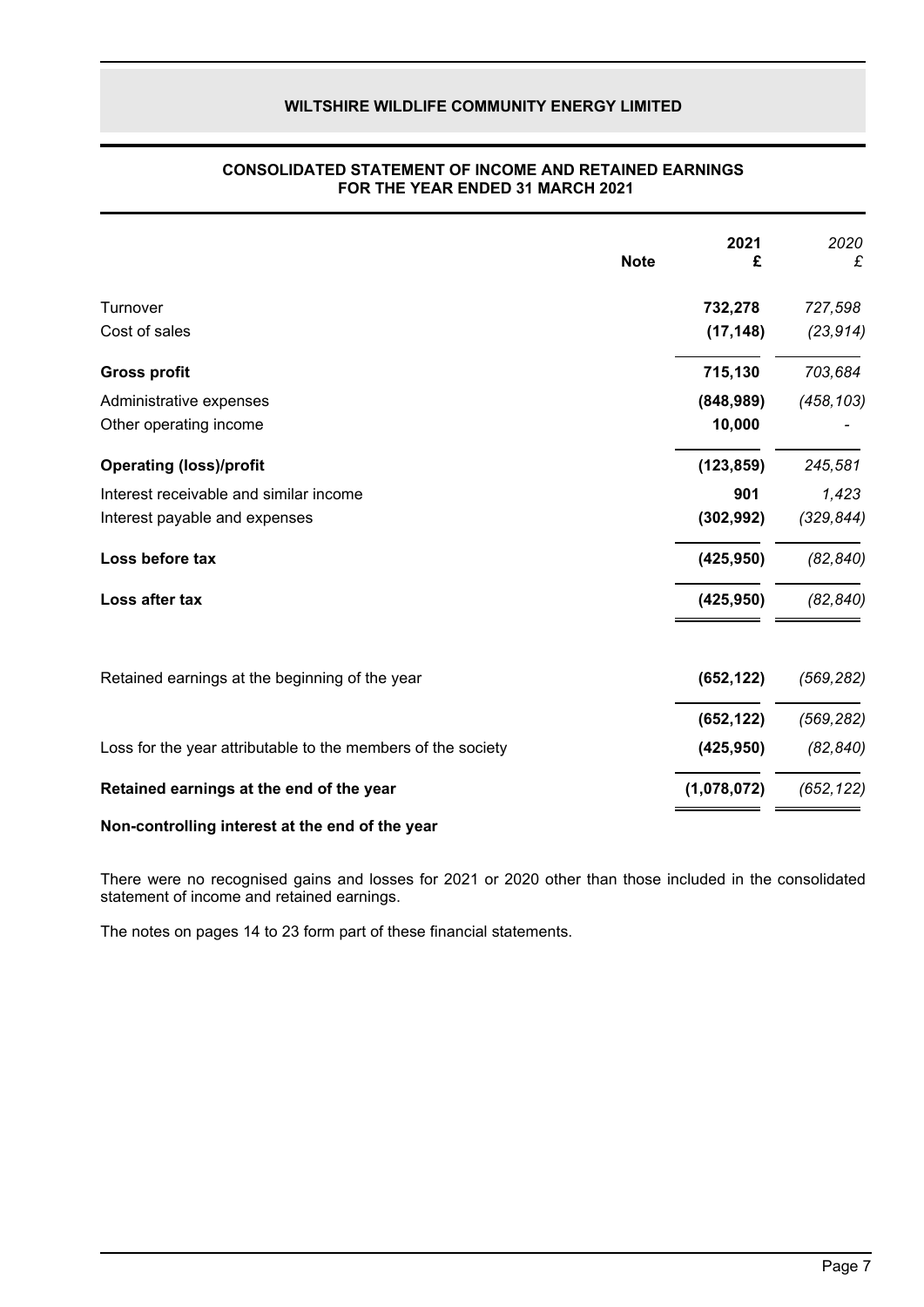|                                                            | <b>Note</b> |            | 2021<br>£     |            | 2020<br>£     |
|------------------------------------------------------------|-------------|------------|---------------|------------|---------------|
| <b>Fixed assets</b>                                        |             |            |               |            |               |
| Tangible assets                                            | 6           |            | 5,776,236     |            | 6,069,673     |
|                                                            |             |            | 5,776,236     |            | 6,069,673     |
| <b>Current assets</b>                                      |             |            |               |            |               |
| Debtors: amounts falling due within one<br>year            | 8           | 377,293    |               | 217,180    |               |
| Cash at bank and in hand                                   | 9           | 411,534    |               | 411,154    |               |
|                                                            |             | 788,827    |               | 628,334    |               |
| Creditors: amounts falling due within one<br>year          | 10          | (334, 106) |               | (268, 475) |               |
| <b>Net current assets</b>                                  |             |            | 454,721       |            | 359,859       |
| <b>Total assets less current liabilities</b>               |             |            | 6,230,957     |            | 6,429,532     |
| Creditors: amounts falling due after more<br>than one year | 11          |            | (3, 473, 137) |            | (2, 842, 703) |
| <b>Provisions for liabilities</b>                          |             |            |               |            |               |
| Net assets excluding pension asset                         |             |            | 2,757,820     |            | 3,586,829     |
| <b>Net assets</b>                                          |             |            | 2,757,820     |            | 3,586,829     |
| <b>Capital and reserves</b>                                |             |            |               |            |               |
| Called up share capital                                    | 13          |            | 3,835,892     |            | 4,238,951     |
| Profit and loss account                                    |             |            | (1,078,072)   |            | (652, 122)    |
| Equity attributable to owners of the<br>parent Society     |             |            | 2,757,820     |            | 3,586,829     |
|                                                            |             |            | 2,757,820     |            | 3,586,829     |

# **CONSOLIDATED BALANCE SHEET AS AT 31 MARCH 2021**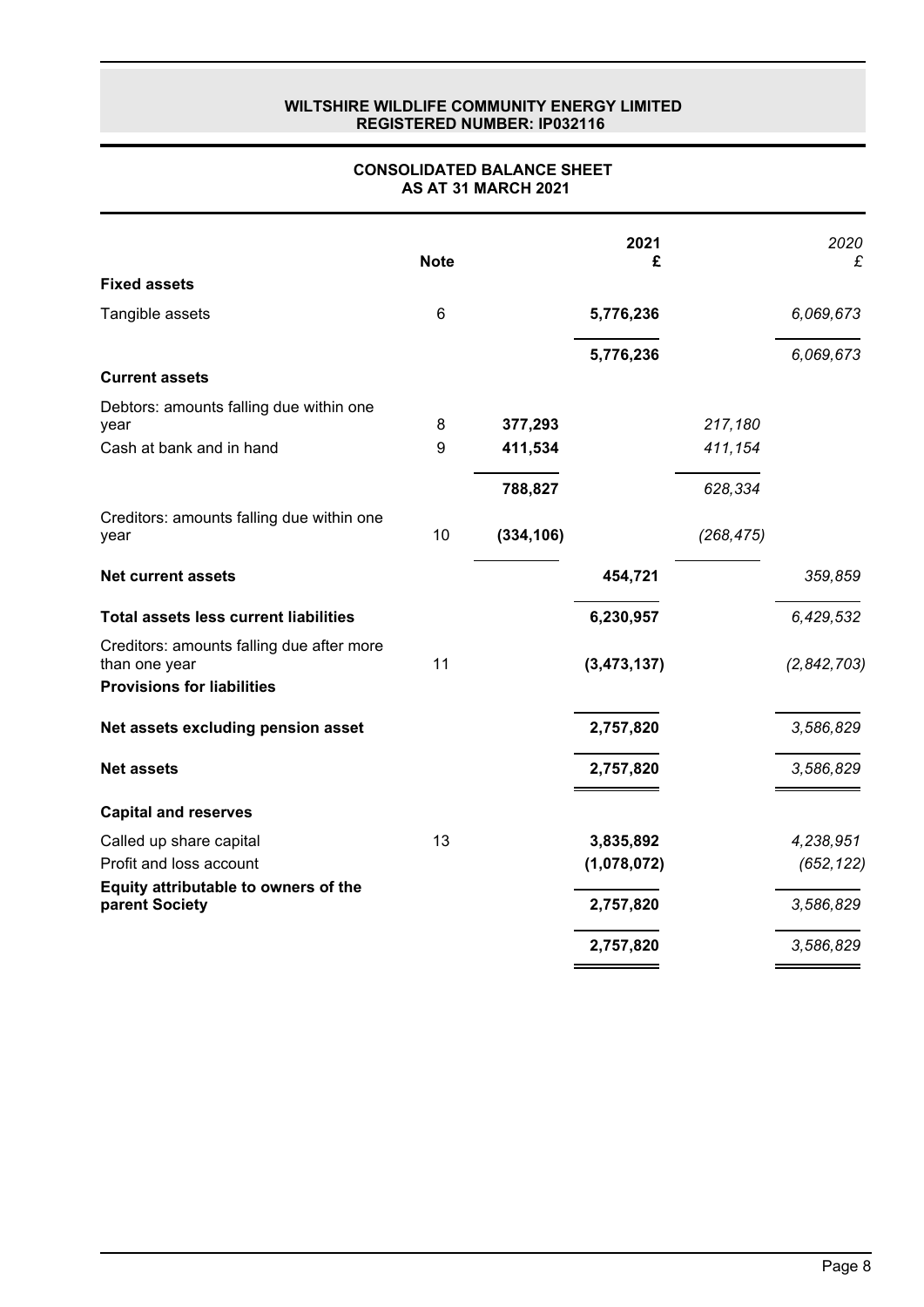# **CONSOLIDATED BALANCE SHEET (CONTINUED) AS AT 31 MARCH 2021**

The Society's financial statements have been prepared in accordance with the provisions applicable to companies subject to the small companies regime.

The financial statements were approved and authorised for issue by the board and were signed on its behalf on

................................................ D M Lewin Director

................................................ J Barlow

................................................ A Wright **Secretary** 

The notes on pages 14 to 23 form part of these financial statements.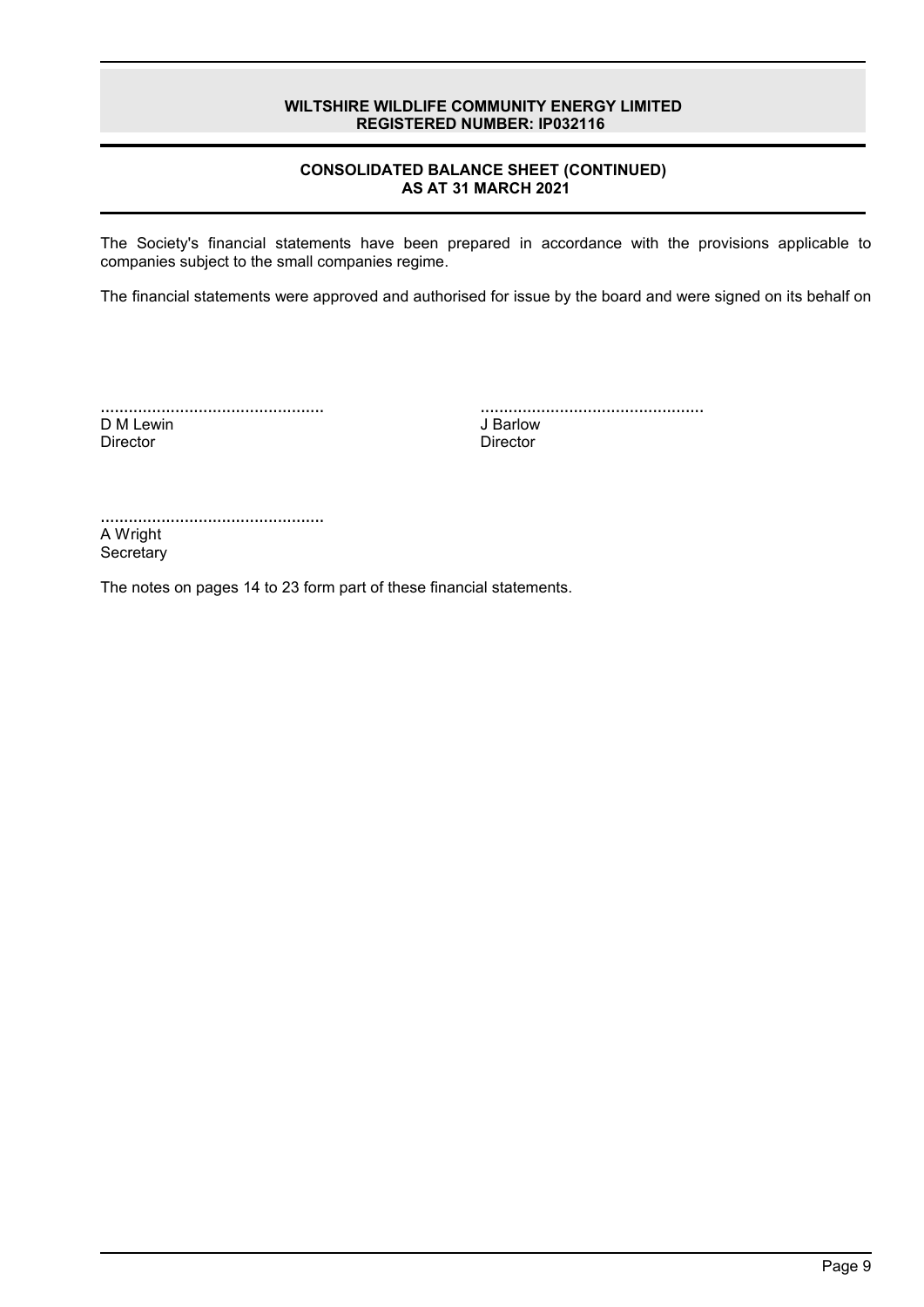|                                                              | <b>Note</b>    |            | 2021<br>£ |            | 2020<br>£  |
|--------------------------------------------------------------|----------------|------------|-----------|------------|------------|
| <b>Fixed assets</b>                                          |                |            |           |            |            |
| Investments                                                  | $\overline{7}$ |            | 2,913,803 |            | 2,913,803  |
|                                                              |                |            | 2,913,803 |            | 2,913,803  |
| <b>Current assets</b>                                        |                |            |           |            |            |
| Debtors: amounts falling due within one<br>year              | 8              | 144,211    |           | 1,136,682  |            |
| Cash at bank and in hand                                     | 9              | 25,061     |           | 60,425     |            |
|                                                              |                | 169,272    |           | 1,197,107  |            |
| Creditors: amounts falling due within one<br>year            | 10             | (15, 252)  |           | (459, 953) |            |
| <b>Net current assets</b>                                    |                |            | 154,020   |            | 737,154    |
| <b>Total assets less current liabilities</b>                 |                |            | 3,067,823 |            | 3,650,957  |
| Net assets excluding pension asset                           |                |            | 3,067,823 |            | 3,650,957  |
| <b>Net assets</b>                                            |                |            | 3,067,823 |            | 3,650,957  |
| <b>Capital and reserves</b>                                  |                |            |           |            |            |
| Called up share capital                                      | 13             |            | 3,835,892 |            | 4,238,951  |
| Profit and loss account brought forward                      |                | (587, 994) |           | (411, 724) |            |
| Loss for the year<br>Profit and loss account carried forward |                | (180, 075) | (768,069) | (176, 270) | (587, 994) |
|                                                              |                |            | 3,067,823 |            | 3,650,957  |

# **SOCIETY BALANCE SHEET AS AT 31 MARCH 2021**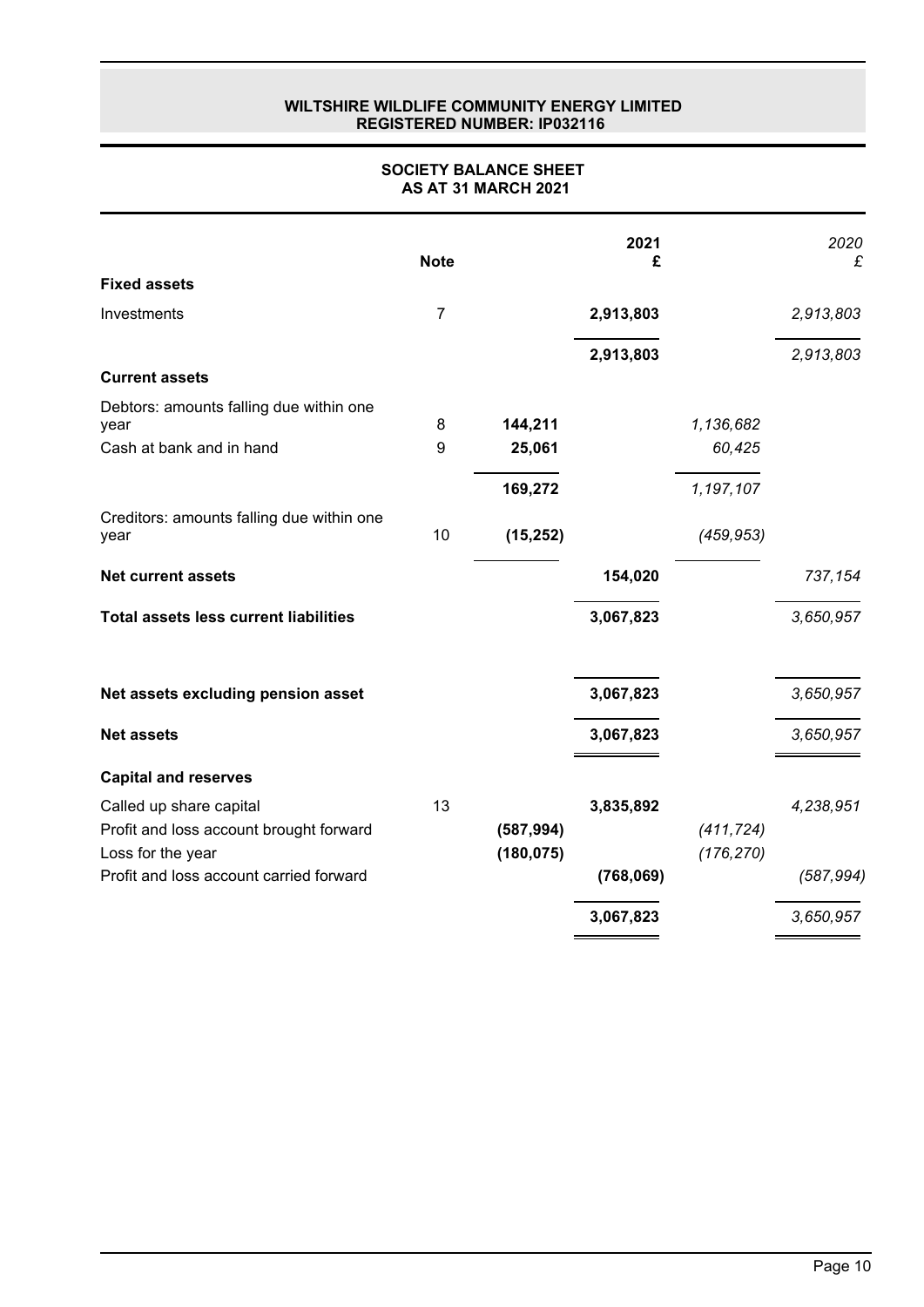# **SOCIETY BALANCE SHEET (CONTINUED) AS AT 31 MARCH 2021**

The Society's financial statements have been prepared in accordance with the provisions applicable to companies subject to the small companies regime.

The financial statements were approved and authorised for issue by the board and were signed on its behalf on

................................................ D M Lewin Director

................................................ J Barlow

................................................ A Wright **Secretary** 

The notes on pages 14 to 23 form part of these financial statements.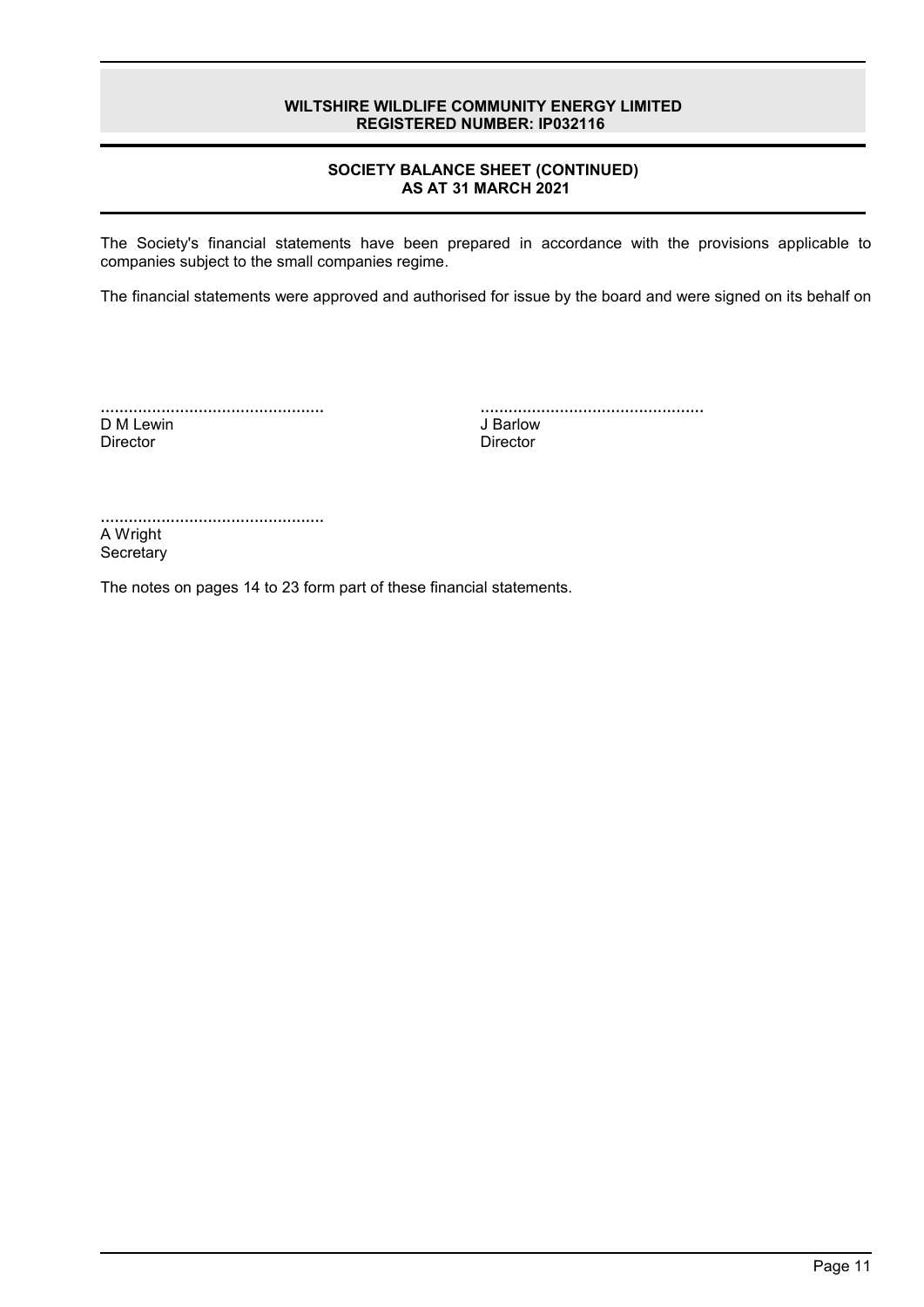#### **CONSOLIDATED STATEMENT OF CHANGES IN EQUITY FOR THE YEAR ENDED 31 MARCH 2021**

|                                                        | Called up<br>share<br>capital<br>£ | <b>Profit and</b><br><b>loss</b><br>account<br>£ | <b>Equity</b><br>attributable<br>to owners of<br>parent<br><b>Society</b><br>£ | <b>Total equity</b><br>£ |
|--------------------------------------------------------|------------------------------------|--------------------------------------------------|--------------------------------------------------------------------------------|--------------------------|
| <b>At 1 April 2019</b>                                 | 4,251,951                          | (569, 282)                                       | 3,682,669                                                                      | 3,682,669                |
| Comprehensive income for the year<br>Loss for the year |                                    | (82, 840)                                        | (82, 840)                                                                      | (82, 840)                |
| Shares redeemed during the year                        | (13,000)                           |                                                  | (13,000)                                                                       | (13,000)                 |
| <b>At 1 April 2020</b>                                 | 4,238,951                          | (652, 122)                                       | 3,586,829                                                                      | 3,586,829                |
| Comprehensive income for the year                      |                                    |                                                  |                                                                                |                          |
| Loss for the year                                      |                                    | (425, 950)                                       | (425, 950)                                                                     | (425, 950)               |
| Shares redeemed during the year                        | (403, 059)                         | ٠                                                | (403, 059)                                                                     | (403, 059)               |
| <b>Total transactions with members</b>                 | (403, 059)                         | ٠                                                | (403, 059)                                                                     | (403, 059)               |
| At 31 March 2021                                       | 3,835,892                          | (1,078,072)                                      | 2,757,820                                                                      | 2,757,820                |

The notes on pages 14 to 23 form part of these financial statements.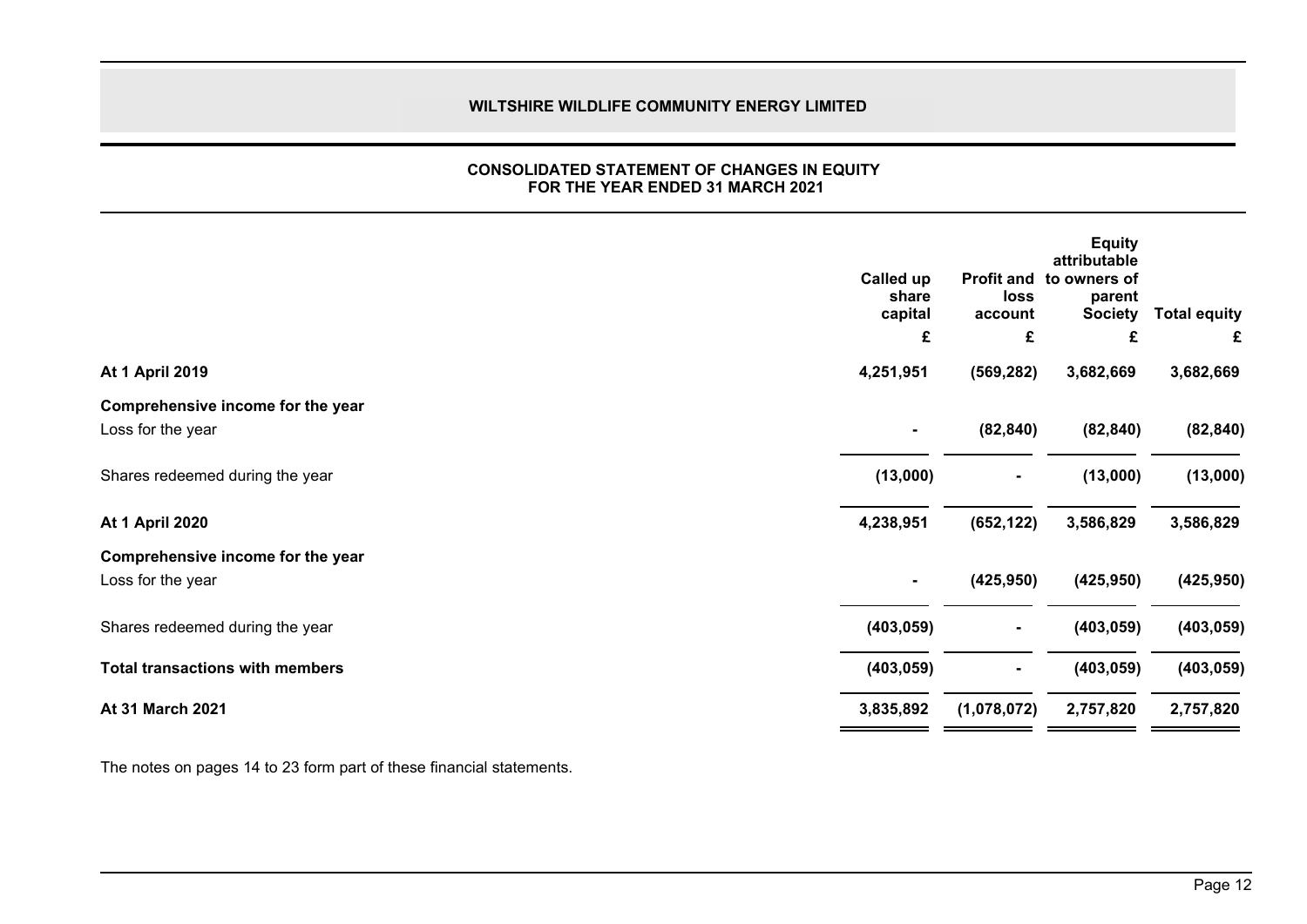### **SOCIETY STATEMENT OF CHANGES IN EQUITY FOR THE YEAR ENDED 31 MARCH 2021**

|                                                                                 | Called up<br>share<br>capital<br>£ | <b>Profit and</b><br>loss<br>account<br>£ | <b>Total equity</b><br>£ |
|---------------------------------------------------------------------------------|------------------------------------|-------------------------------------------|--------------------------|
| <b>At 1 April 2019</b>                                                          | 4,251,951                          | (411, 724)                                | 3,840,227                |
| Comprehensive income for the year<br>Loss for the year                          | $\blacksquare$                     | (176, 270)                                | (176, 270)               |
| Contributions by and distributions to owners<br>Shares redeemed during the year | (13,000)                           |                                           | (13,000)                 |
| <b>At 1 April 2020</b>                                                          | 4,238,951                          | (587, 994)                                | 3,650,957                |
| Comprehensive income for the year<br>Loss for the year                          |                                    | (180, 075)                                | (180, 075)               |
| Shares redeemed during the year                                                 | (403, 059)                         | $\blacksquare$                            | (403, 059)               |
| <b>Total transactions with members</b>                                          | (403, 059)                         | $\blacksquare$                            | (403, 059)               |
| At 31 March 2021                                                                | 3,835,892                          | (768,069)                                 | 3,067,823                |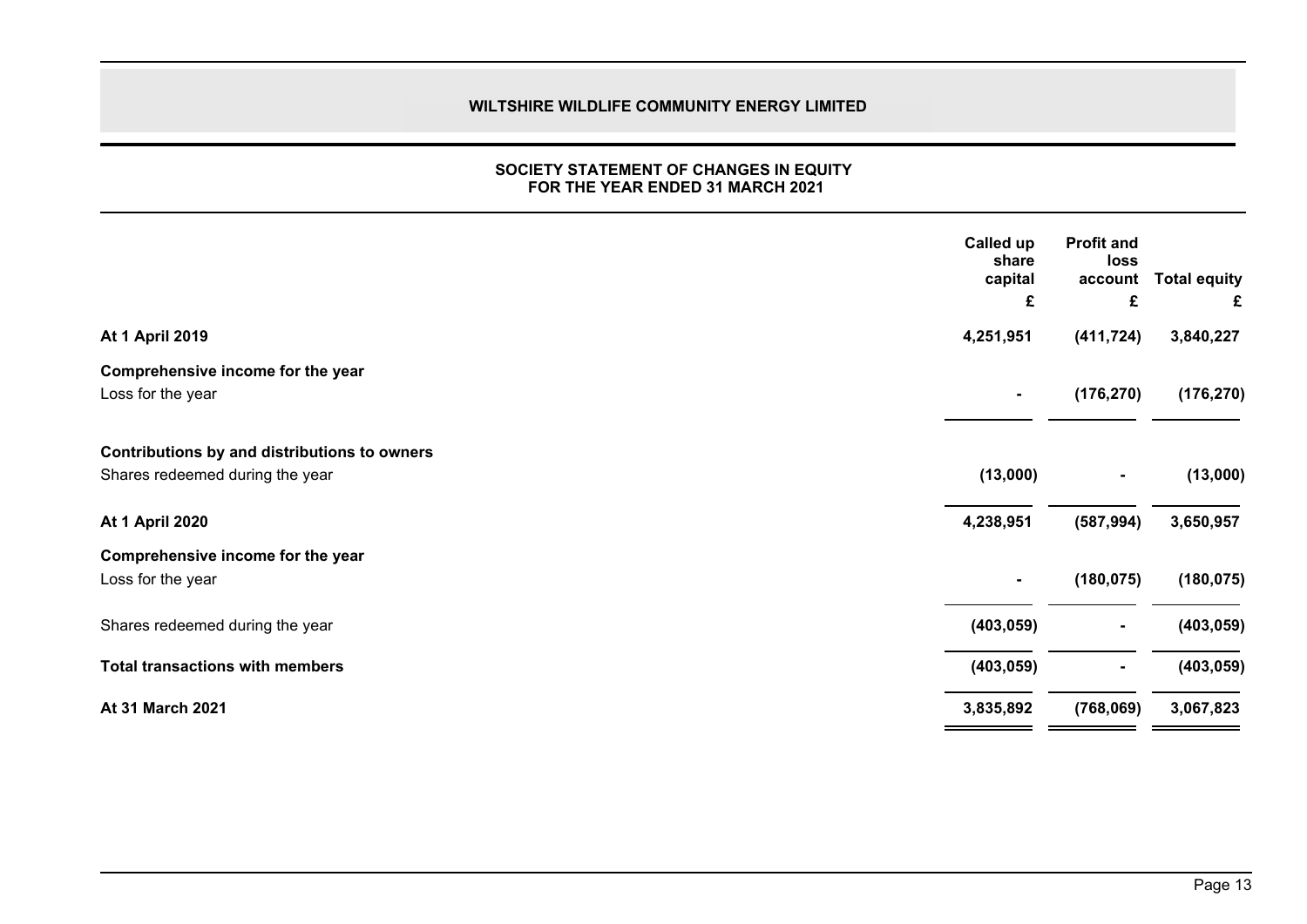# **NOTES TO THE FINANCIAL STATEMENTS FOR THE YEAR ENDED 31 MARCH 2021**

### **1. General information**

The company is a incorporated in England and Wales, and is constituted as a community benefit society under the Co-operative and Community Benefit Societies Act 2014.

The address of its registered office is: c/o Communities for Renewables, Redruth House, Cornwall Business Park West, Scorrier, Redruth, Cornwall, TR16 5EZ

#### **2. Accounting policies**

#### **2.1 Basis of preparation of financial statements**

The financial statements have been prepared under the historical cost convention unless otherwise specified within these accounting policies and in accordance with Financial Reporting Standard 102, the Financial Reporting Standard applicable in the UK and the Republic of Ireland and the Companies Act 2006.

The preparation of financial statements in compliance with FRS 102 requires the use of certain critical accounting estimates. It also requires Group management to exercise judgment in applying the Group's accounting policies.

The Society has taken advantage of the exemption allowed under section 408 of the Companies Act 2006 and has not presented its own Statement of Income and Retained Earnings in these financial statements.

The following principal accounting policies have been applied:

#### **2.2 Basis of consolidation**

The consolidated financial statements present the results of the Society and its own subsidiaries ("the Group") as if they form a single entity. Intercompany transactions and balances between group companies are therefore eliminated in full.

The consolidated financial statements incorporate the results of business combinations using the purchase method. In the Balance Sheet, the acquiree's identifiable assets, liabilities and contingent liabilities are initially recognised at their fair values at the acquisition date. The results of acquired operations are included in the Consolidated Statement of Income and Retained Earnings from the date on which control is obtained. They are deconsolidated from the date control ceases.

In accordance with the transitional exemption available in FRS 102, the group has chosen not to retrospectively apply the standard to business combinations that occurred before the date of transition to FRS 102, being 01 April 2016.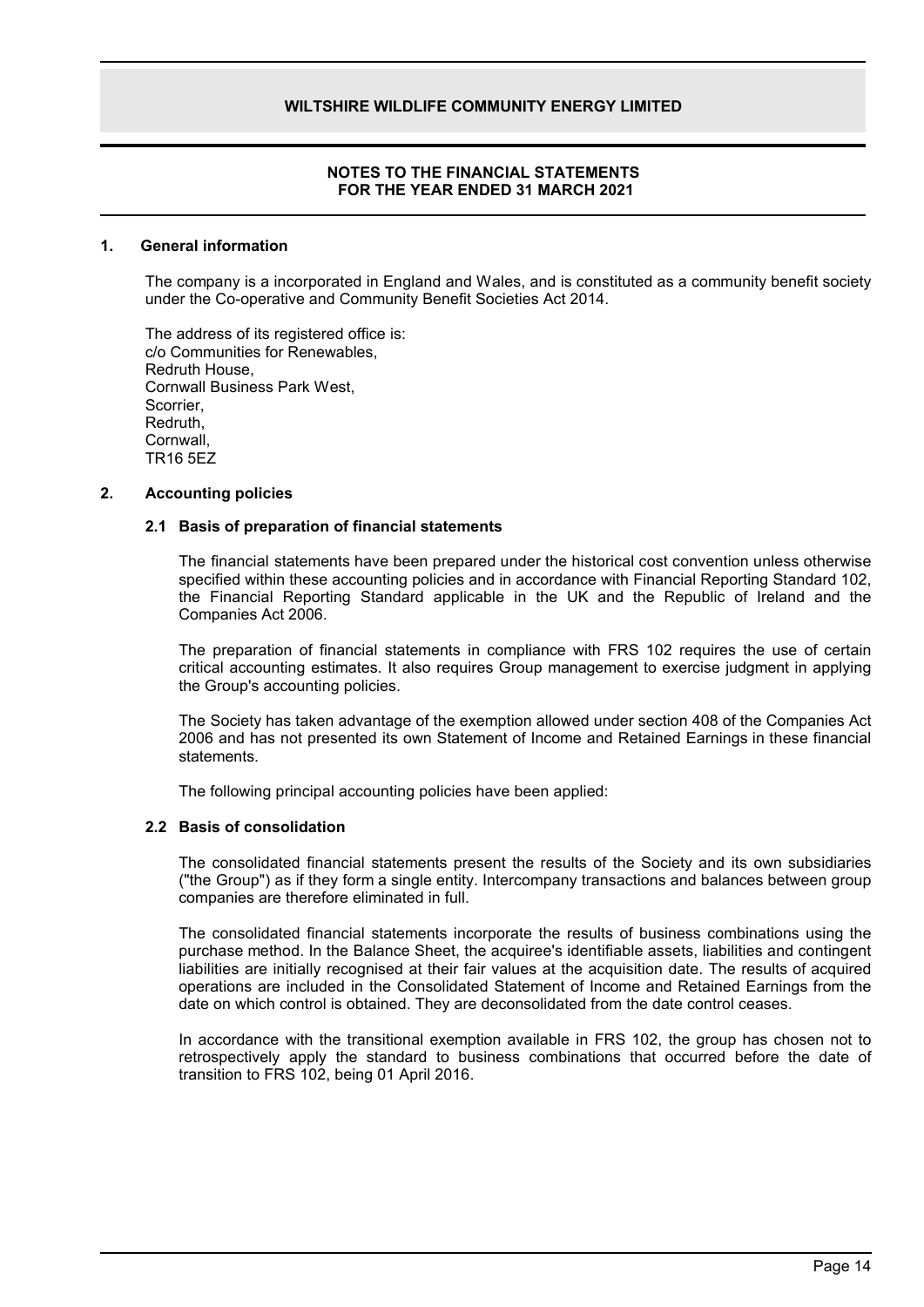# **NOTES TO THE FINANCIAL STATEMENTS FOR THE YEAR ENDED 31 MARCH 2021**

# **2. Accounting policies (continued)**

#### **2.3 Revenue**

Revenue is recognised to the extent that it is probable that the economic benefits will flow to the Group and the revenue can be reliably measured. Revenue is measured as the fair value of the consideration received or receivable, excluding discounts, rebates, value added tax and other sales taxes. The following criteria must also be met before revenue is recognised:

#### **Sale of goods**

Revenue from the sale of goods is recognised when all of the following conditions are satisfied:

- the Group has transferred the significant risks and rewards of ownership to the buyer;
- the Group retains neither continuing managerial involvement to the degree usually associated with ownership nor effective control over the goods sold;
- the amount of revenue can be measured reliably;
- it is probable that the Group will receive the consideration due under the transaction; and
- the costs incurred or to be incurred in respect of the transaction can be measured reliably.

#### **Rendering of services**

Revenue from a contract to provide services is recognised in the period in which the services are provided in accordance with the stage of completion of the contract when all of the following conditions are satisfied:

- the amount of revenue can be measured reliably;
- it is probable that the Group will receive the consideration due under the contract;
- the stage of completion of the contract at the end of the reporting period can be measured reliably; and
- the costs incurred and the costs to complete the contract can be measured reliably.

#### **2.4 Government grants**

Grants are accounted under the accruals model as permitted by FRS 102. Grants relating to expenditure on tangible fixed assets are credited to profit or loss at the same rate as the depreciation on the assets to which the grant relates. The deferred element of grants is included in creditors as deferred income.

Grants of a revenue nature are recognised in the Consolidated Statement of Income and Retained Earnings in the same period as the related expenditure.

#### **2.5 Interest income**

Interest income is recognised in profit or loss using the effective interest method.

#### **2.6 Finance costs**

Finance costs are charged to profit or loss over the term of the debt using the effective interest method so that the amount charged is at a constant rate on the carrying amount. Issue costs are initially recognised as a reduction in the proceeds of the associated capital instrument.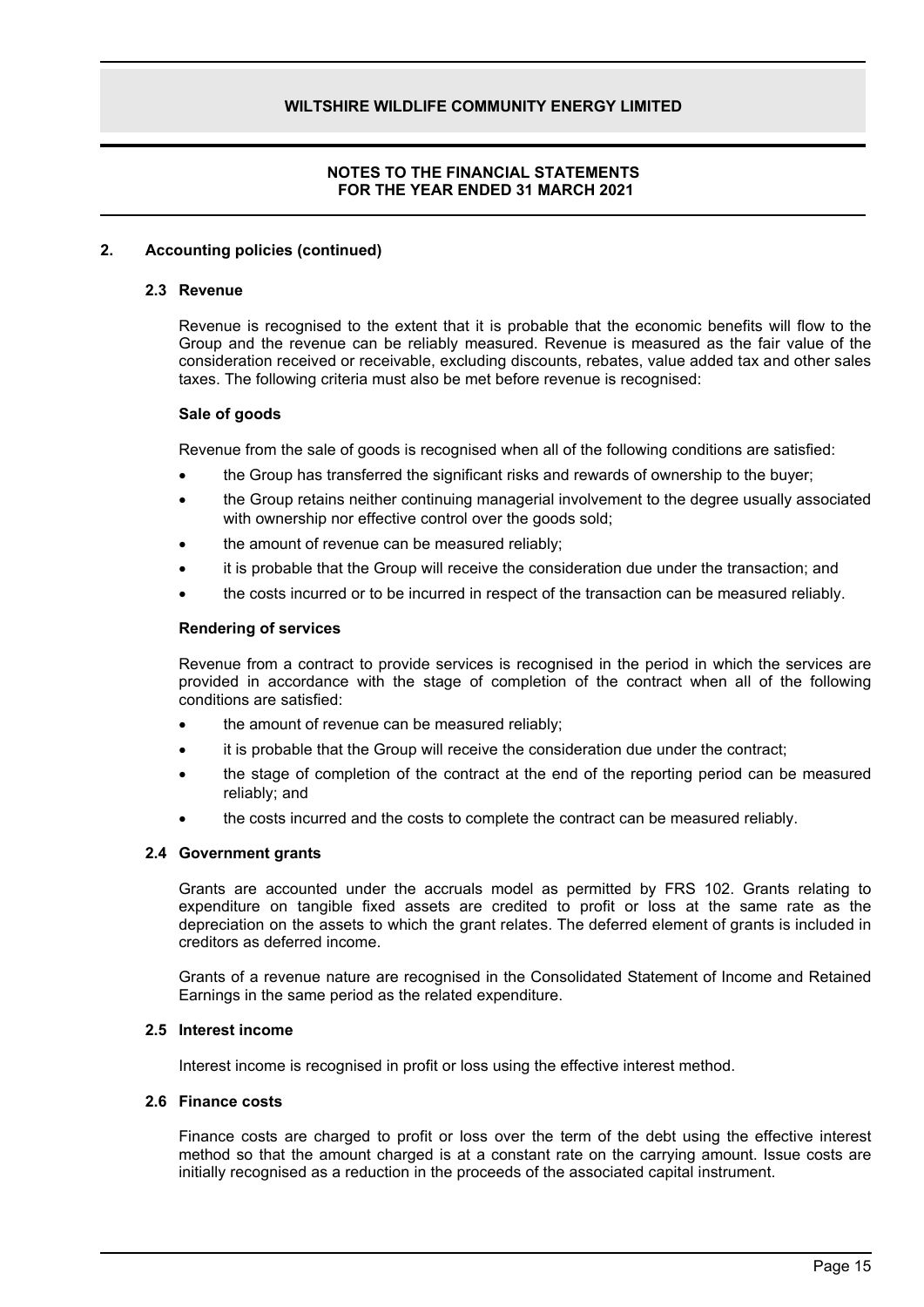### **NOTES TO THE FINANCIAL STATEMENTS FOR THE YEAR ENDED 31 MARCH 2021**

# **2. Accounting policies (continued)**

#### **2.7 Borrowing costs**

All borrowing costs are recognised in profit or loss in the year in which they are incurred.

#### **2.8 Tangible fixed assets**

Tangible fixed assets under the cost model are stated at historical cost less accumulated depreciation and any accumulated impairment losses. Historical cost includes expenditure that is directly attributable to bringing the asset to the location and condition necessary for it to be capable of operating in the manner intended by management.

Depreciation is charged so as to allocate the cost of assets less their residual value over their estimated useful lives, as follows.

Depreciation is provided on the following basis:

Solar installations and Inverters - 10 - 25 years straight line

The assets' residual values, useful lives and depreciation methods are reviewed, and adjusted prospectively if appropriate, or if there is an indication of a significant change since the last reporting date. The residual value of the solar installation is currently determined to be £nil.

Gains and losses on disposals are determined by comparing the proceeds with the carrying amount and are recognised in profit or loss.

#### **2.9 Valuation of investments**

Investments in subsidiaries are measured at cost less accumulated impairment.

Investments in unlisted Group shares, whose market value can be reliably determined, are remeasured to market value at each balance sheet date. Gains and losses on remeasurement are recognised in the Consolidated Statement of Income and Retained Earnings for the period. Where market value cannot be reliably determined, such investments are stated at historic cost less impairment.

Investments in listed company shares are remeasured to market value at each Balance Sheet date. Gains and losses on remeasurement are recognised in profit or loss for the period.

#### **2.10 Debtors**

Short term debtors are measured at transaction price, less any impairment. Loans receivable are measured initially at fair value, net of transaction costs, and are measured subsequently at amortised cost using the effective interest method, less any impairment.

#### **2.11 Cash and cash equivalents**

Cash is represented by cash in hand and deposits with financial institutions repayable without penalty on notice of not more than 24 hours. Cash equivalents are highly liquid investments that mature in no more than three months from the date of acquisition and that are readily convertible to known amounts of cash with insignificant risk of change in value.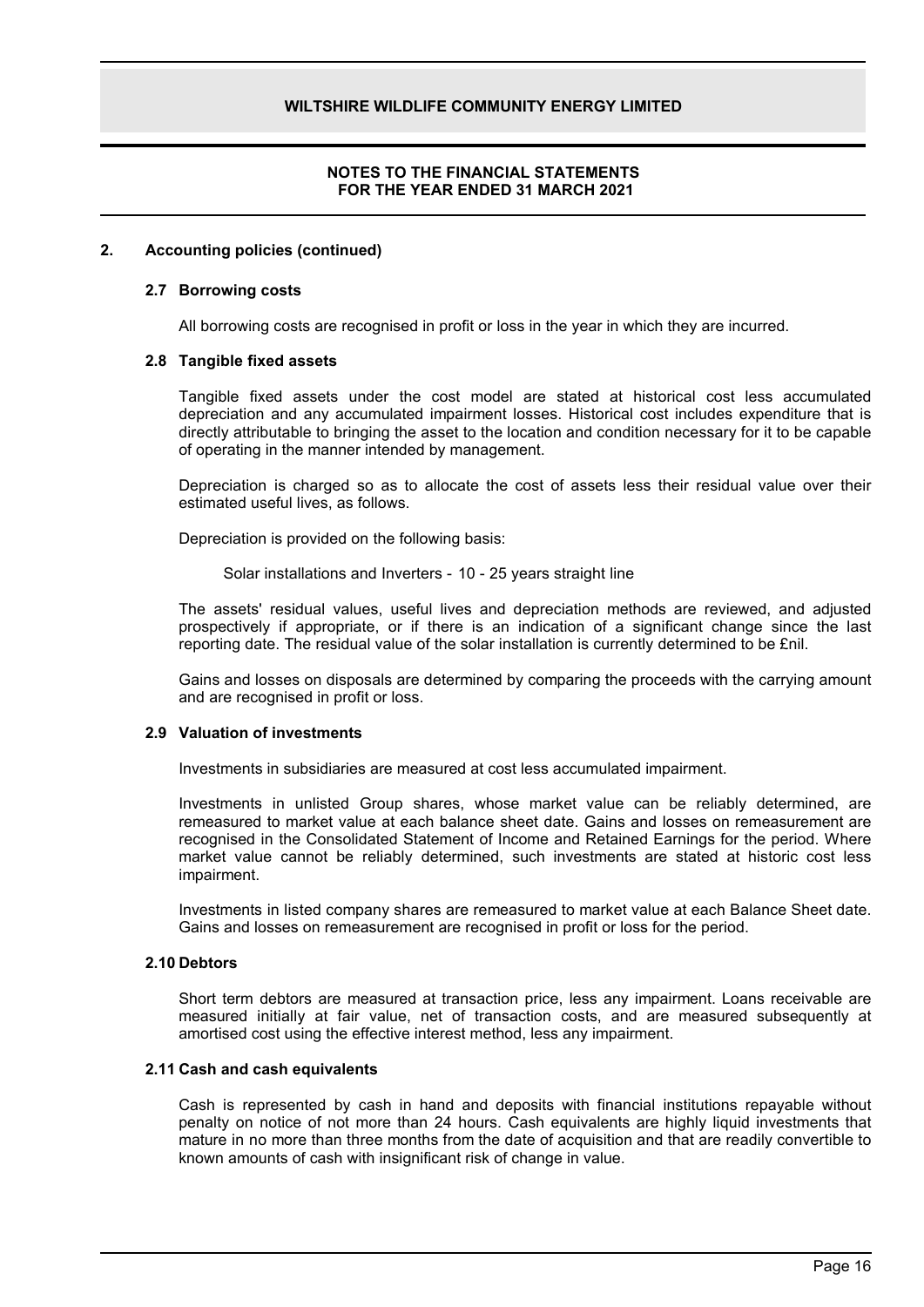# **NOTES TO THE FINANCIAL STATEMENTS FOR THE YEAR ENDED 31 MARCH 2021**

# **2. Accounting policies (continued)**

### **2.12 Creditors**

Short term creditors are measured at the transaction price. Other financial liabilities, including bank loans, are measured initially at fair value, net of transaction costs, and are measured subsequently at amortised cost using the effective interest method.

### **3. Auditors' remuneration**

|    |                                                                                                                    | 2021<br>£ | 2020<br>£ |
|----|--------------------------------------------------------------------------------------------------------------------|-----------|-----------|
|    | Fees payable to the Group's auditor and its associates for the audit of the<br>Group's annual financial statements | 7,000     | 7,541     |
|    |                                                                                                                    |           |           |
| 4. | Interest receivable                                                                                                |           |           |
|    |                                                                                                                    | 2021<br>£ | 2020<br>£ |
|    | Other interest receivable                                                                                          | 901       | 1,423     |
|    |                                                                                                                    | 901       | 1,423     |
| 5. | Interest payable and similar expenses                                                                              |           |           |
|    |                                                                                                                    | 2021<br>£ | 2020<br>£ |
|    | Bank interest payable                                                                                              | 136,550   | 157,365   |
|    | Other loan interest payable                                                                                        | 1,280     | 2,348     |
|    | Interest payable on members shares                                                                                 | 165,162   | 170,131   |
|    |                                                                                                                    | 302,992   | 329,844   |
|    |                                                                                                                    |           |           |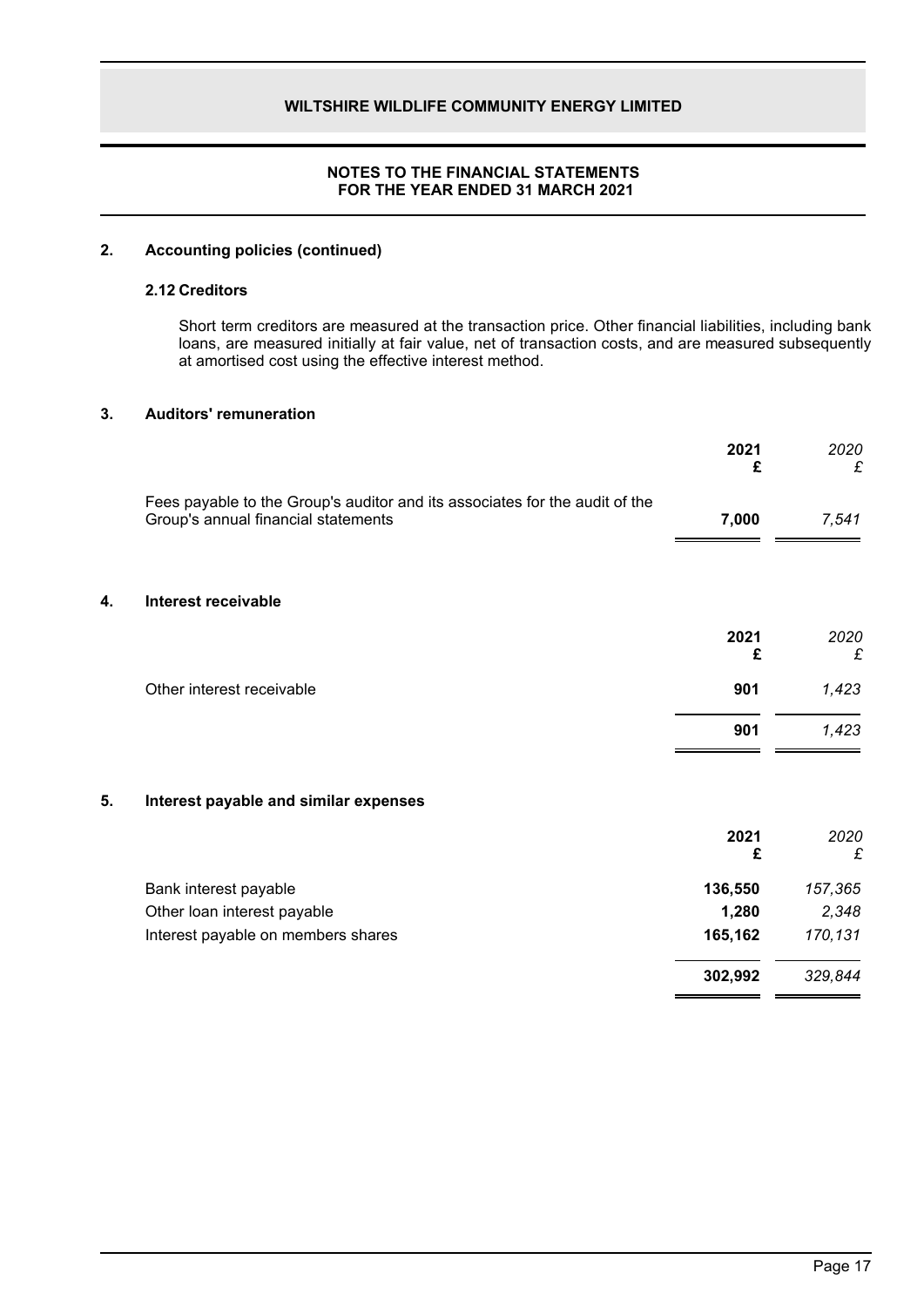# **NOTES TO THE FINANCIAL STATEMENTS FOR THE YEAR ENDED 31 MARCH 2021**

# **6. Tangible fixed assets**

**Group**

|    |                                     | Solar<br>installations<br>£ |
|----|-------------------------------------|-----------------------------|
|    | <b>Cost or valuation</b>            |                             |
|    | At 1 April 2020                     | 7,446,054                   |
|    | Additions                           | 55,810                      |
|    | At 31 March 2021                    | 7,501,864                   |
|    | <b>Depreciation</b>                 |                             |
|    | At 1 April 2020                     | 1,376,381                   |
|    | Charge for the year on owned assets | 349,247                     |
|    | At 31 March 2021                    | 1,725,628                   |
|    | Net book value                      |                             |
|    | At 31 March 2021                    | 5,776,236                   |
|    | At 31 March 2020                    | 6,069,673                   |
| 7. | <b>Fixed asset investments</b>      |                             |
|    | <b>Society</b>                      |                             |
|    |                                     | <b>Investments</b>          |
|    |                                     | in                          |
|    |                                     | subsidiary<br>companies     |
|    |                                     | £                           |
|    | <b>Cost or valuation</b>            |                             |
|    | At 1 April 2020                     | 2,913,803                   |
|    | At 31 March 2021                    | 2,913,803                   |
|    |                                     |                             |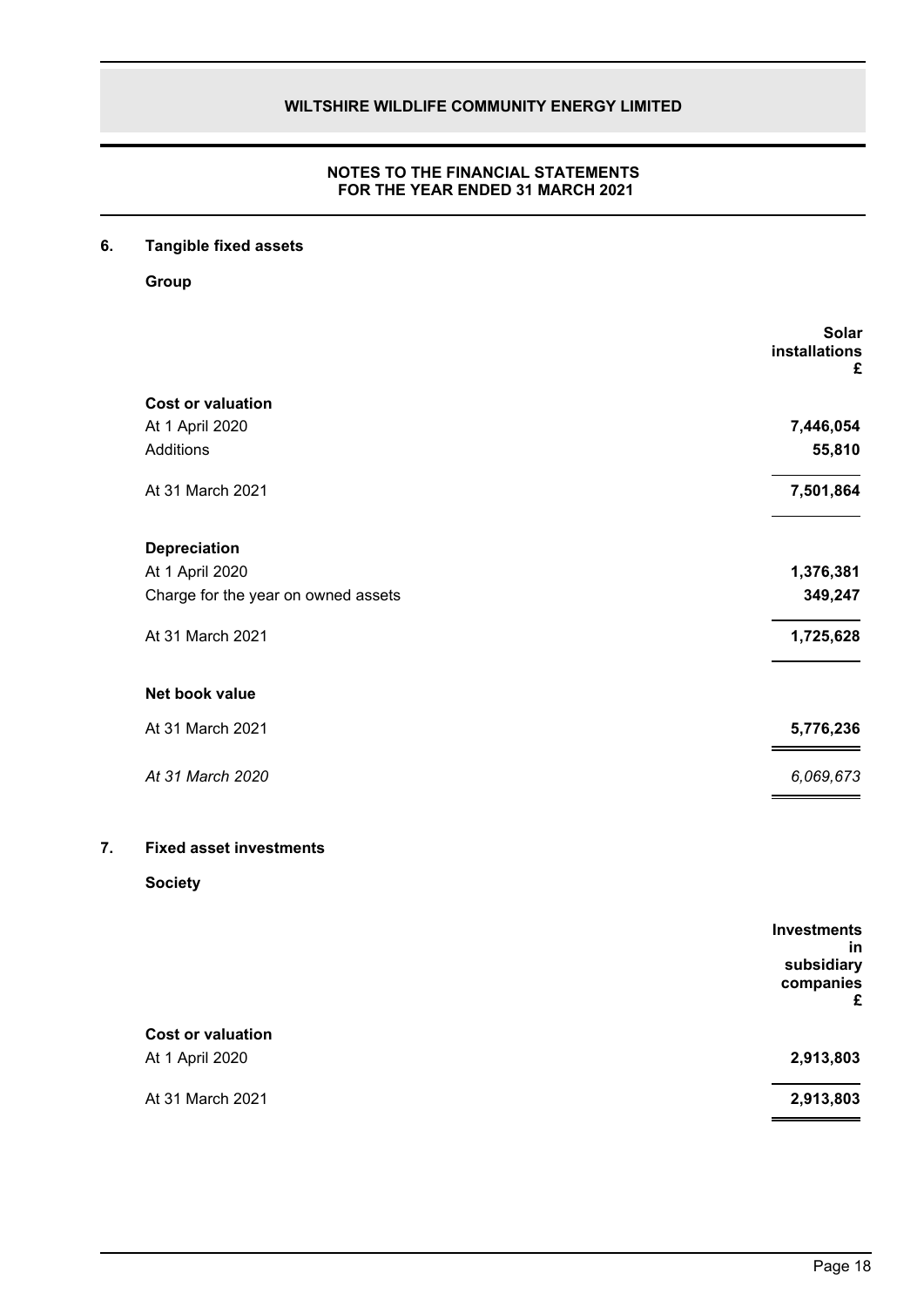# **NOTES TO THE FINANCIAL STATEMENTS FOR THE YEAR ENDED 31 MARCH 2021**

# **7. Fixed asset investments (continued)**

# **Subsidiary undertakings**

The following were subsidiary undertakings of the Society:

| <b>Name</b>                                | <b>Registered office</b>                                                                                                                           | <b>Class of</b><br>shares | <b>Holding</b> |
|--------------------------------------------|----------------------------------------------------------------------------------------------------------------------------------------------------|---------------------------|----------------|
| Wiltshire Wildlife Community Solar limited | C/O Communities For<br>Renewables Redruth<br>House, Cornwall<br><b>Business Park West,</b><br>Scorrier, Redruth,<br>Cornwall, England,<br>TR16 5EZ | Ordinary                  | 100%           |
| Braydon Manor Community Solar C.I.C        | C/O Communities For<br>Renewables Redruth<br>House, Cornwall<br>Business Park West,<br>Scorrier, Redruth,<br>Cornwall, England,<br>TR16 5EZ        | Ordinary                  | 100%           |
| <b>Chelworth Community Solar Limited</b>   | C/O Communities For<br>Renewables Redruth<br>House, Cornwall<br>Business Park West,<br>Scorrier, Redruth,<br>Cornwall, England,<br>TR16 5EZ        | Ordinary                  | 100%           |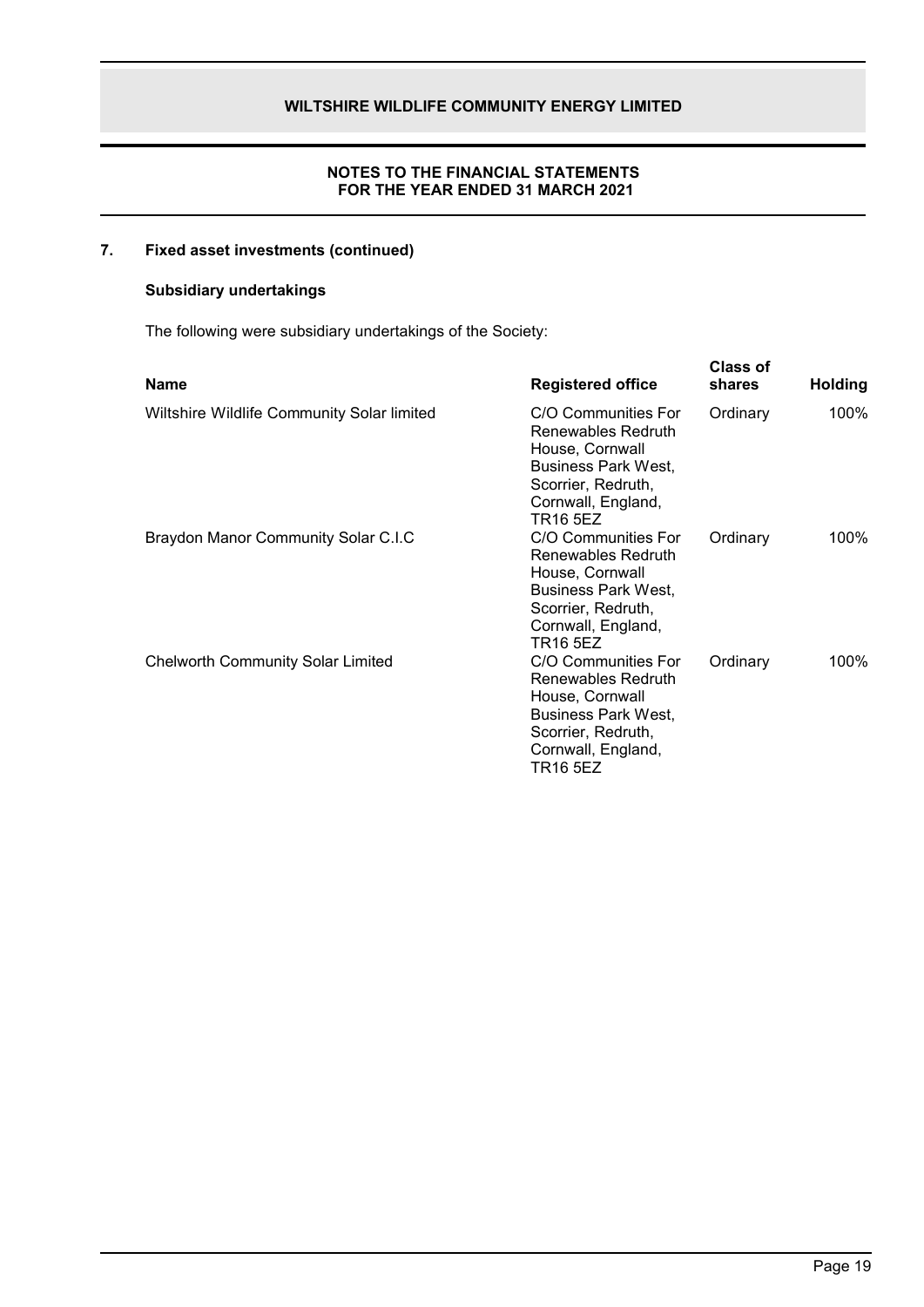# **NOTES TO THE FINANCIAL STATEMENTS FOR THE YEAR ENDED 31 MARCH 2021**

# **7. Fixed asset investments (continued)**

# **Subsidiary undertakings (continued)**

The aggregate of the share capital and reserves as at 31 March 2021 and the profit or loss for the year ended on that date for the subsidiary undertakings were as follows:

| <b>Name</b>                                | Aggregate<br>of share<br>capital and<br>reserves | <b>Profit/(Loss</b> |
|--------------------------------------------|--------------------------------------------------|---------------------|
| Wiltshire Wildlife Community Solar limited | (1, 505)                                         | (1, 199)            |
| Braydon Manor Community Solar C.I.C        | 3,049,191                                        | (206, 881)          |
| <b>Chelworth Community Solar Limited</b>   | (198, 012)                                       | (37, 794)           |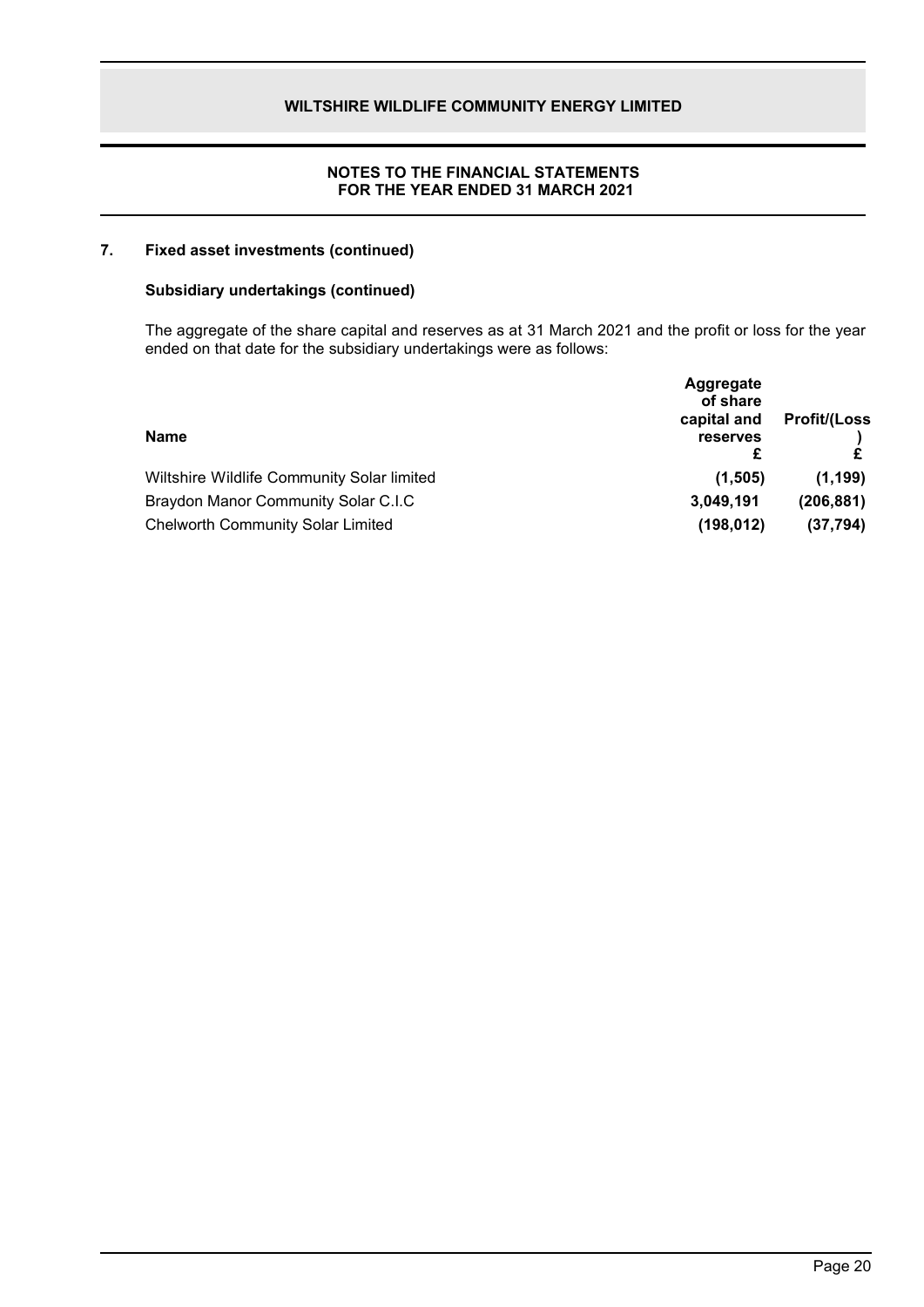# **NOTES TO THE FINANCIAL STATEMENTS FOR THE YEAR ENDED 31 MARCH 2021**

### **8. Debtors**

|                                    | Group<br>2021<br>£ | Group<br>2020<br>£ | <b>Society</b><br>2021 | Society<br>2020<br>£ |
|------------------------------------|--------------------|--------------------|------------------------|----------------------|
| Trade debtors                      | 115,620            | 4,280              | $\blacksquare$         |                      |
| Amounts owed by group undertakings |                    |                    | 139,696                | 1,136,682            |
| Other debtors                      | 4,467              | 5,783              | 4,014                  |                      |
| Prepayments and accrued income     | 257,206            | 207,117            | 501                    |                      |
|                                    | 377,293            | 217,180            | 144.211                | 1,136,682            |

# **9. Cash and cash equivalents**

|                          | Group<br>2021 | Group<br>2020 | <b>Society</b><br>2021 | Society<br>2020<br>£ |
|--------------------------|---------------|---------------|------------------------|----------------------|
| Cash at bank and in hand | 411.534       | 411.154       | 25.061                 | 60,425               |
|                          | 411.534       | 411.154       | 25.061                 | 60,425               |

# **10. Creditors: Amounts falling due within one year**

|                                    | Group<br>2021 | Group<br>2020 | <b>Society</b><br>2021 | Society<br>2020 |
|------------------------------------|---------------|---------------|------------------------|-----------------|
|                                    | £             | £             | £                      | £               |
| Bank loans                         | 230,288       | 131,077       | $\blacksquare$         |                 |
| Trade creditors                    | 30,373        | 48,095        | 4,359                  | 1,156           |
| Amounts owed to group undertakings |               |               | $\blacksquare$         | 448,720         |
| Other taxation and social security | 7,571         | 1,236         | $\blacksquare$         | 1,197           |
| Other creditors                    | 7,725         | 19,627        | 7,725                  | 3,694           |
| Accruals and deferred income       | 58,149        | 68,440        | 3,168                  | 5,186           |
|                                    | 334,106       | 268,475       | 15,252                 | 459,953         |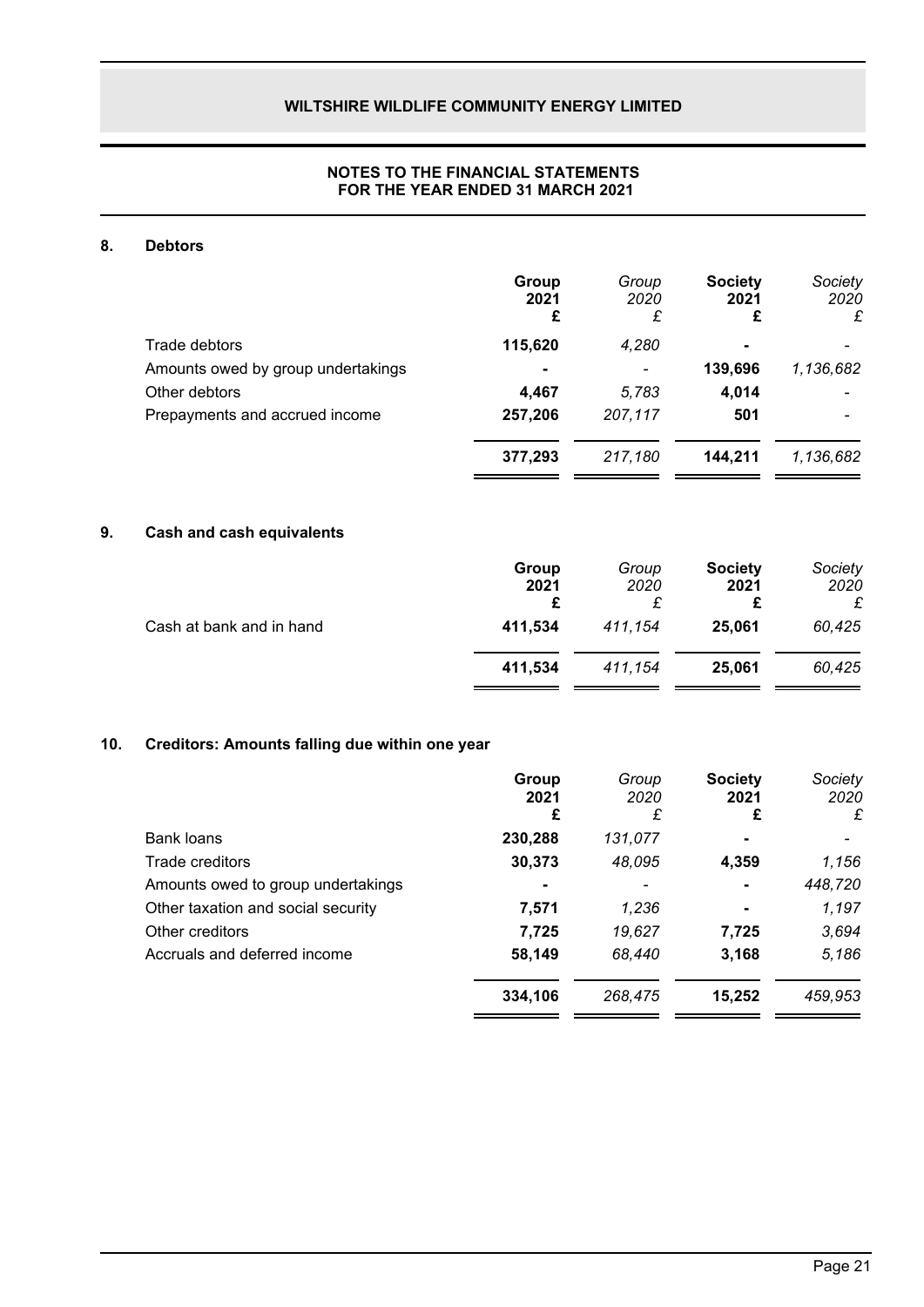# **NOTES TO THE FINANCIAL STATEMENTS FOR THE YEAR ENDED 31 MARCH 2021**

# **11. Creditors: Amounts falling due after more than one year**

| Group          | Group<br>2020 |
|----------------|---------------|
| £              | £             |
| 3,473,137      | 2,827,049     |
| $\blacksquare$ | 15,654        |
| 3,473,137      | 2,842,703     |
|                | 2021          |

### **12. Loans**

The bank borrowings are secured by fixed and floating charges on the group's assets.

|                                             | Group<br>2021<br>£ | Group<br>2020<br>£ |
|---------------------------------------------|--------------------|--------------------|
| Amounts falling due within one year         |                    |                    |
| <b>Bank loans</b>                           | 230,288            | 131,077            |
|                                             | 230,288            | 131,077            |
| Amounts falling due 1-2 years               |                    |                    |
| <b>Bank loans</b>                           | 236,804            | 140,648            |
|                                             | 236,804            | 140,648            |
| Amounts falling due 2-5 years               |                    |                    |
| <b>Bank loans</b>                           | 757,784            | 558,951            |
|                                             | 757,784            | 558,951            |
| Amounts falling due after more than 5 years |                    |                    |
| <b>Bank loans</b>                           | 2,478,549          | 2,127,450          |
|                                             | 2,478,549          | 2,127,450          |
|                                             | 3,703,425          | 2,958,126          |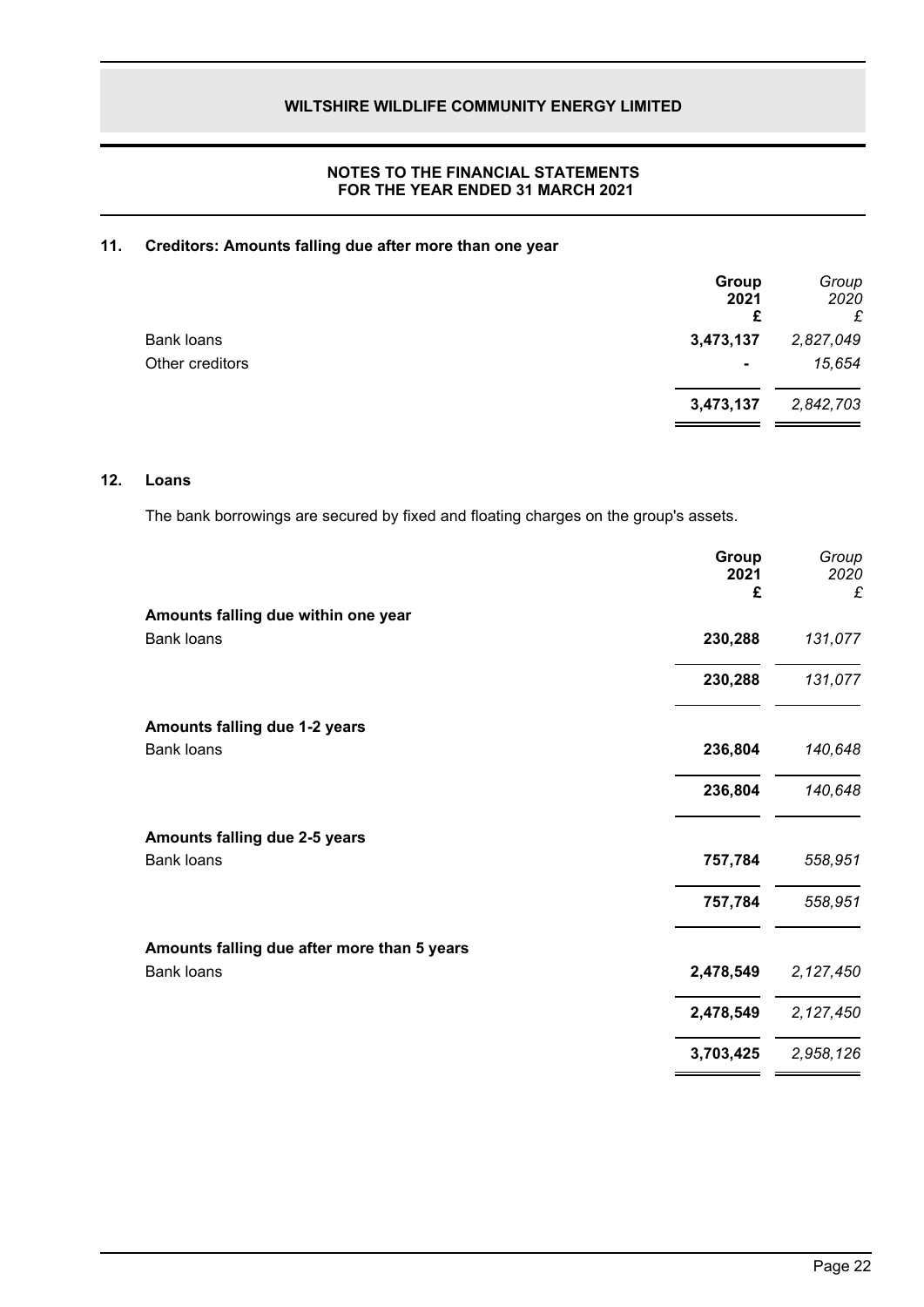# **NOTES TO THE FINANCIAL STATEMENTS FOR THE YEAR ENDED 31 MARCH 2021**

# **13. Share capital**

|                                                            | 2021      | 2020      |
|------------------------------------------------------------|-----------|-----------|
| Allotted, called up and fully paid                         |           |           |
| 3,835,892 (2020 - 4,238,951) Ordinary shares of £1.00 each | 3.835.892 | 4.238.951 |

The share capital comprises 3,835,892 £1 ordinary shares. There were £403,059 of shares redeemed during the period. Share withdrawals may be requested by members in line with the group's share buyback policy and considered for satisfaction at the discretion of the directors.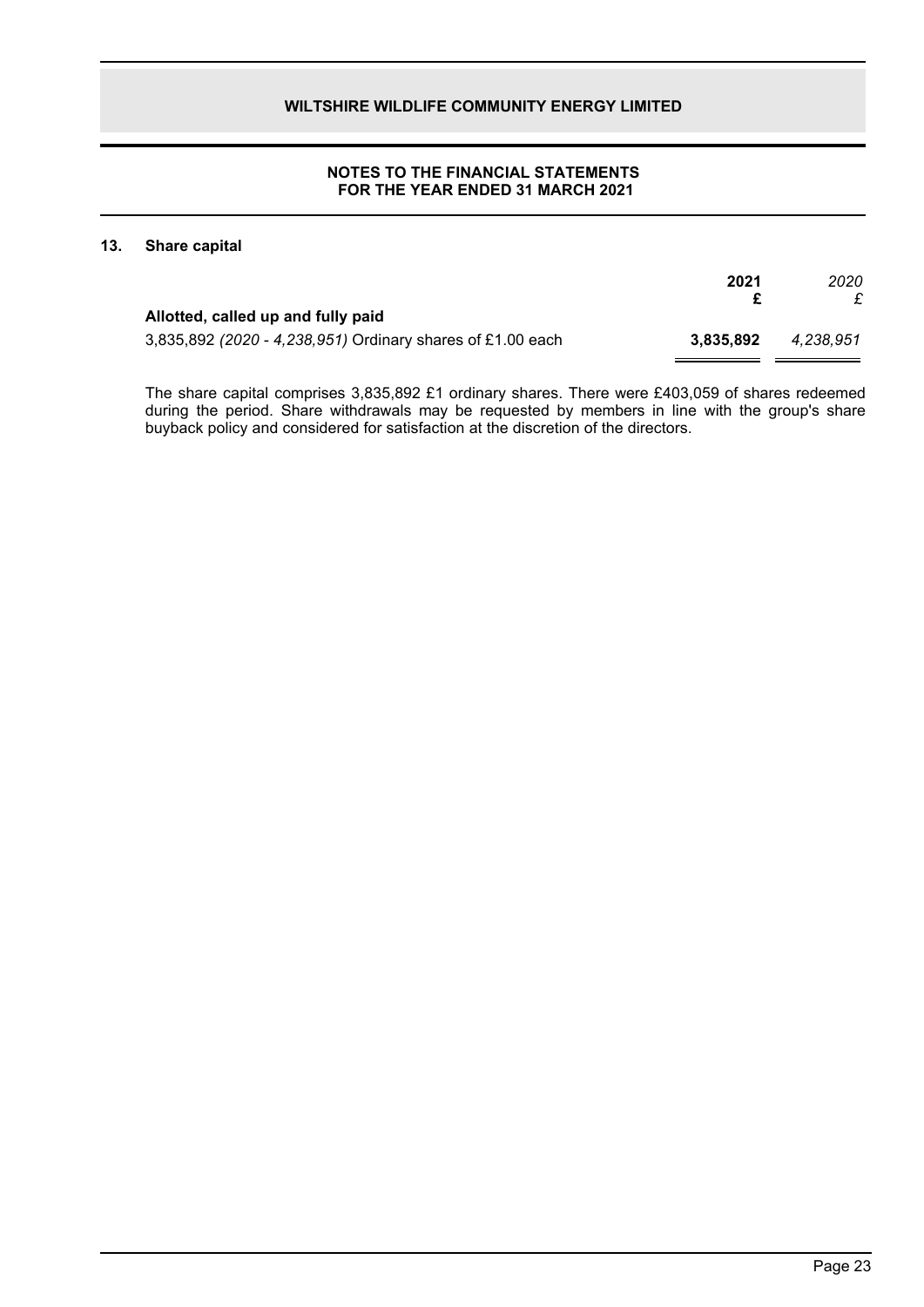|                                | <b>Note</b> | 2021<br>£  | 2020<br>£  |
|--------------------------------|-------------|------------|------------|
| Turnover                       |             | 732,278    | 727,598    |
| Cost Of Sales                  |             | (17, 148)  | (23, 914)  |
| <b>Gross profit</b>            |             | 715,130    | 703,684    |
| Gross profit %                 |             | 97.7 %     | 96.7 %     |
| Other operating income         |             | 10,000     |            |
| <b>Less: overheads</b>         |             |            |            |
| Administration expenses        |             | (737, 010) | (357, 195) |
| Establishment expenses         |             | (111, 979) | (100, 908) |
| <b>Operating (loss)/profit</b> |             | (123, 859) | 245,581    |
| Interest receivable            |             | 901        | 1,423      |
| Interest payable               |             | (302, 992) | (329,844)  |
| Loss for the year              |             | (425, 950) | (82, 840)  |

### **CONSOLIDATED DETAILED PROFIT AND LOSS ACCOUNT FOR THE YEAR ENDED 31 MARCH 2021**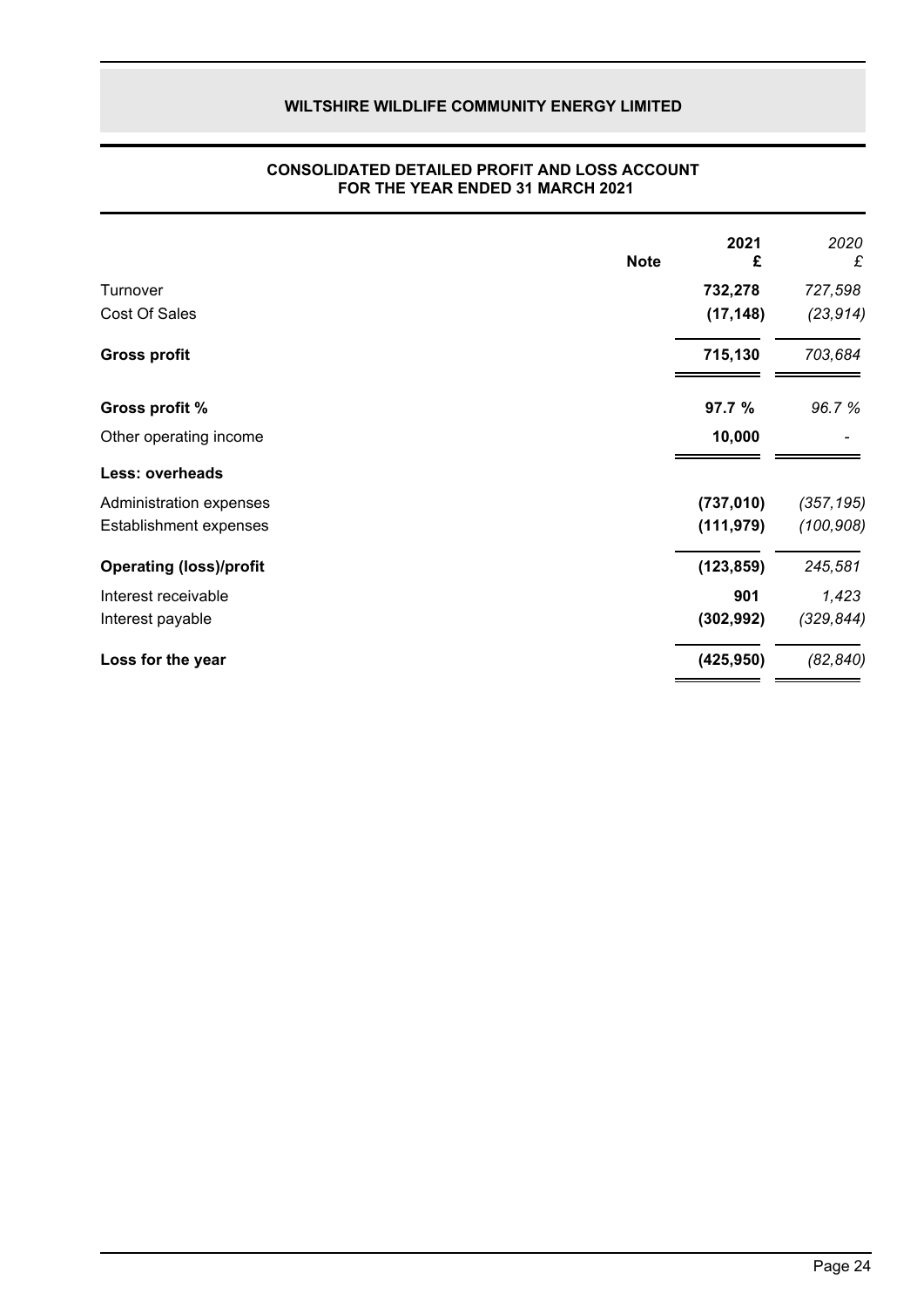|                                                       | 2021<br>£         | 2020<br>£         |
|-------------------------------------------------------|-------------------|-------------------|
| <b>Turnover</b>                                       |                   |                   |
| Feed in tariff                                        | 441,366           | 400,224           |
| Energy export income                                  | 290,912           | 327,374           |
|                                                       | 732,278           | 727,598           |
|                                                       | 2021              | 2020              |
| <b>Cost of sales</b>                                  | £                 | £                 |
| Direct costs                                          | 17,148            | 23,914            |
|                                                       |                   |                   |
|                                                       | 17,148            | 23,914            |
|                                                       | 2021              | 2020              |
|                                                       | £                 | £                 |
| Other operating income                                |                   |                   |
| Government grants receivable                          | 10,000            |                   |
|                                                       | 10,000            |                   |
|                                                       | 2021              | 2020              |
|                                                       | £                 | £                 |
| <b>Administration expenses</b>                        |                   |                   |
| Hotels, travel and subsistence                        |                   | 6                 |
| Printing and stationery                               | 169               | 1,479             |
| Telephone and fax                                     | 365               | 22                |
| Computer costs                                        |                   | 10                |
| Sundry expenses                                       | 616               |                   |
| Charity donations                                     | 20,000            | 10,000            |
| Legal and professional                                | 324,870           | 3,076             |
| Auditors' remuneration                                | 5,400             | 7,541             |
| <b>Bank charges</b>                                   | 2,771             | 2,553             |
| Sundry expenses                                       | 23                | (243)             |
| Insurances                                            | 1,302             | 1,470             |
| Depreciation - plant and machinery<br>Management fees | 334,667<br>46,827 | 290,995<br>40,286 |
|                                                       |                   |                   |
|                                                       | 737,010           | 357,195           |

### **SCHEDULE TO THE DETAILED ACCOUNTS FOR THE YEAR ENDED 31 MARCH 2021**